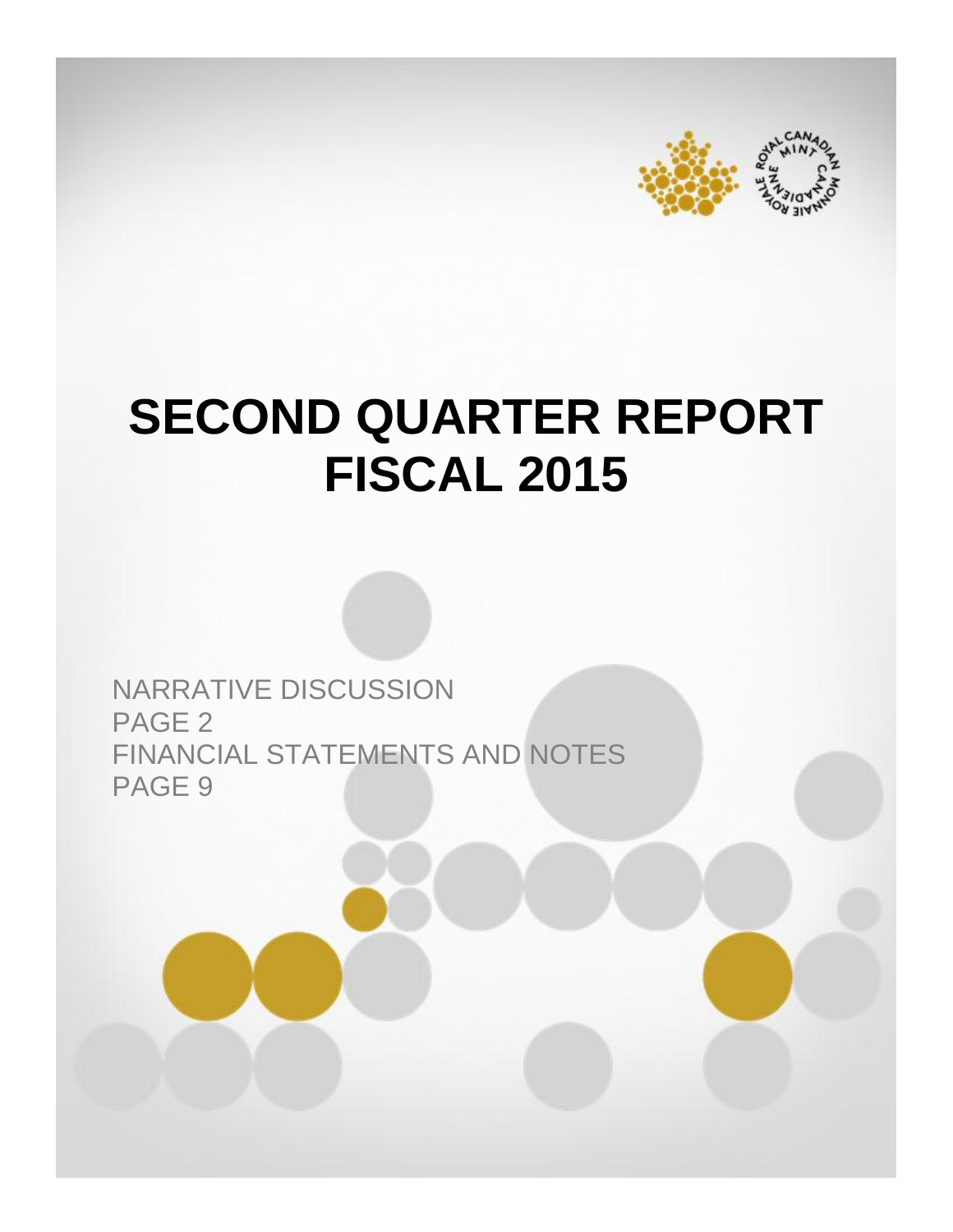# NARRATIVE DISCUSSION

# **BASIS OF PRESENTATION**

The Royal Canadian Mint (the "Mint") has prepared this report as required by section 131.1 of the Financial Administration Act<sup>1</sup> using the standard issued by the Treasury Board of Canada Secretariat. This narrative should be read in conjunction with the unaudited condensed consolidated financial statements.

The Mint has prepared these unaudited condensed consolidated financial statements for the 13 and 26 weeks ended June 27, 2015, and June 28, 2014, in compliance with International Financial Reporting Standards (IFRS).

This report contains forward-looking statements about the Mint's strategy and expected financial and operational results. Forward-looking statements are based on the following broad assumptions: Government of Canada approval of the Mint's 2015-2019 Corporate Plan and no change to the Mint's current mandate. Key risks and uncertainties are described in Risk to Performance and Outlook sections of this report. However, some risks and uncertainties are by definition difficult to predict and beyond our control. They include, but are not limited to, economic, competition, financial, precious metals and base metals, technology and regulatory conditions. These factors may cause actual results to differ substantially from the expectations stated or implied in forward-looking statements.

# **PERFORMANCE**

l

|                     | 13 weeks ended |     |       |  |       |                                                                               | 26 weeks ended |                    |  |      |    |        |           |
|---------------------|----------------|-----|-------|--|-------|-------------------------------------------------------------------------------|----------------|--------------------|--|------|----|--------|-----------|
|                     |                |     |       |  |       | 27-Jun-15 28-Jun-14 \$ Change % Change 27-Jun-15 28-Jun-14 \$ Change % Change |                |                    |  |      |    |        |           |
| Revenue             | \$572.4        | \$. | 569.7 |  | \$2.7 | 0.5%                                                                          | \$             | 1,212.6 \$ 1,239.1 |  |      | S. | (26.5) | (2.1)%    |
| Profit before taxes | 17.0           |     | 17.9  |  | (0.9) | (5.0)%                                                                        |                | 32.7               |  | 34.9 |    | (2.2)  | (6.3)%    |
| Profit after taxes  | 12.6           |     | 13.4  |  | (0.8) | (6.0)%                                                                        |                | 24.3               |  | 26.2 |    | (1.9)  | $(7.3)\%$ |

Consolidated results and financial performance *(in CAD \$ millions for the periods ended June 27, 2015, and June 28, 2014)*

|                     | As at       |             |           |          |  |  |  |  |
|---------------------|-------------|-------------|-----------|----------|--|--|--|--|
|                     | 27-Jun-15   | 31-Dec-14   | \$ Change | % Change |  |  |  |  |
| Cash                | 121.8<br>\$ | 104.2<br>\$ | 17.6      | 16.9%    |  |  |  |  |
| <b>Inventories</b>  | 92.8        | 89.0        | 3.8       | 4.3%     |  |  |  |  |
| Capital assets      | 255.0       | 259.2       | (4.2)     | (1.6)%   |  |  |  |  |
| <b>Total assets</b> | 506.1       | 491.1       | 15.0      | 3.1%     |  |  |  |  |
| Working capital     | 157.2       | 139.7       | 17.5      | 12.5%    |  |  |  |  |

*NOTE: The Mint's fiscal year ends on December 31.* 

<sup>1</sup> *Financial Administration Act*, R.S.C., 1985, c. F-11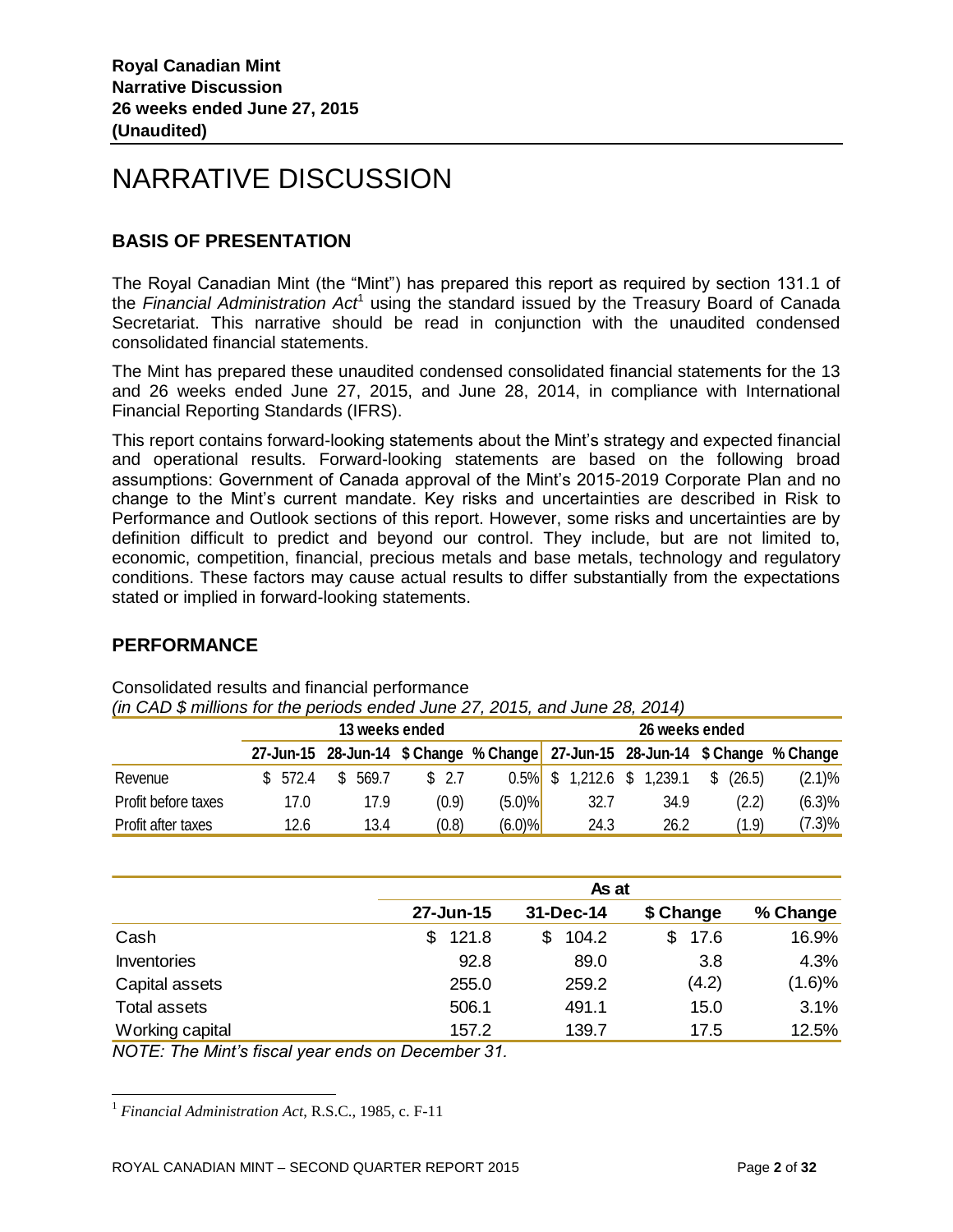#### **CONSOLIDATED OVERVIEW**

Consolidated revenue for the 13 weeks ended June 27, 2015, was stable at \$572.4 million compared to \$569.7 million in the same period in 2014. Increases in revenue experienced in the Alloy Recovery Program (ARP) and the Numismatics and Collectibles Business Line were partly offset by a 36.7% decline in the Foreign Business Line. Revenue in the Bullion, Refinery and ETR Business Line was stable.

Operating expenses for the quarter increased 6.6% to \$35.3 million from \$33.1 million in the prior year primarily due to increased sales and marketing expenses by \$3.5 million. The increase is mainly due to the advertising expenditures on Canada 150 and Canada Flag programs. Offsetting sales and marketing expenses for the 13 weeks ended June 27, 2015 is an estimated \$1.6 million distribution charge refund. The refund resulted from excessive weightbased distribution charges by one carrier for prior periods dating from May 2014 to October 2014. The error originated in shipping software provided by a third party due to inadequate integration software testing with the third party. The software error went undetected from implementation (in May 2014) until October 2014. The Corporation is working with the carrier on further process improvements and the refund is expected to be received in the third quarter. The increased sales and marketing expenses offset by \$1.4 million decrease in administration expenses resulted from continuous expense management. The increase in operating expenses resulted in a 5% decline in consolidated profit before taxes to \$17.0 million for the quarter compared to \$17.9 million in the same period in 2014.

Consolidated total assets increased 3.1% to \$506.1 million at June 27, 2015 from to \$491.1 million at December 31, 2014 as cash increased to \$121.8 from \$104.2 million at December 31, 2014 and inventory rose to \$92.8 million from \$89.0 million. Working capital increased to \$157.2 from \$139.7 million at December 31, 2014. These changes reflect the Mint's operating performance and income during the quarter.

Consolidated revenue for the 26 weeks to June 27, 2015 was \$1,212.6 million, a 2.1% decline over revenue in the same period in 2014. Consolidated profits before taxes for the year to date declined 6.3% to \$32.7 million from \$34.9 million in the same period in 2014 largely as a result of a \$9.3 million negative impact of the Memorandum of Understanding which was offset by a \$5.9 million increase in numismatic profit before taxes. Profits after taxes declined 7.3% to \$24.3 million from \$26.2 million.

## **CORPORATE DEVELOPMENTS**

The Mint has transitioned to a new operating model consistent with its recently concluded Memorandum of Understanding (MoU) with the Government of Canada, principally that the Mint should not anticipate a profit on the provision of goods and services to the Government of Canada. The primary impact of the new MOU is a reduction in charges to the Government of Canada from 2014 levels. The changes in reporting and development of key performance metrics will be reflected in the Mint's 2016 Corporate Plan and financial reporting. For fiscal 2015, the Mint will continue to report as it has in prior years.

During the quarter, significant changes to the Mint's rules and policies governing travel and hospitality were made to reflect current Treasury Board guidelines, including the *Directive on Travel, Hospitality, Conference and Event Expenditures*. An Order in Council was issued on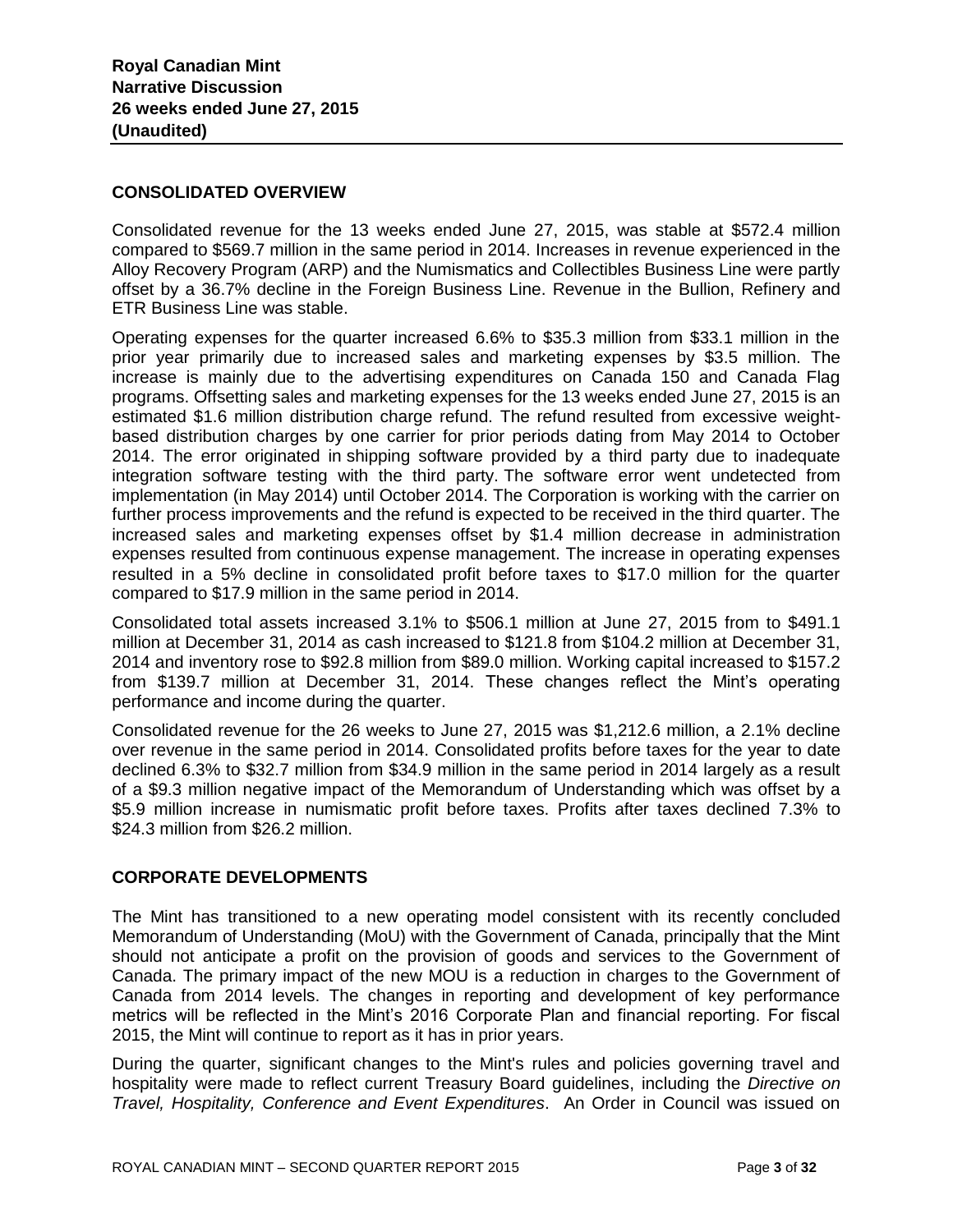July 16, 2015 pursuant to section 89 of the *Financial Administration Act* to direct the Mint to comply with Treasury Board guidelines and to report on the implementation of the guidelines in the Mint's next corporate plan.

The Mint's senior leadership team launched a review of its strategy and operations in the second quarter of 2015. This review will support the development of the Mint's Corporate Plan for 2016 to be submitted to the Government of Canada in the fourth quarter this year.

The Mint is continuing its work to divest the assets of its MintChip™ development program and is providing the Department of Finance with regular updates on its progress.

# **PERFORMANCE BY BUSINESS LINE**

**Revenue by Business Line** 

|                                    |        |        | 13 weeks Ended                |            | 26 weeks Ended |         |                                          |         |  |
|------------------------------------|--------|--------|-------------------------------|------------|----------------|---------|------------------------------------------|---------|--|
|                                    |        |        | 27-Jun-15 28-Jun-14 \$ Change |            |                |         | Change $27$ -Jun-15 28-Jun-14 $$$ Change | Change  |  |
| <b>Canadian Circulation</b>        | \$32.6 | \$30.0 | \$2.6                         | 8.7%       | \$<br>57.7     | \$60.9  | $\mathbb{S}$<br>(3.2)                    | (5.3)%  |  |
| <b>Numismatic and Collectibles</b> | 46.4   | 42.5   | 3.9                           | 9.2%       | 91.4           | 89.9    | 1.5                                      | $1.7\%$ |  |
| Foreign                            | 7.6    | 12.0   | (4.4)                         | $(36.7)\%$ | 18.0           | 40.8    | (22.8)                                   | (55.9)% |  |
| Bullion, Refinery and ETR          | 485.8  | 485.2  | 0.6                           | 0.1%       | 1,045.5        | 1,047.5 | (2.0)                                    | (0.2)%  |  |

*(in CAD \$ millions for the periods ended June 27, 2015, and June 28, 2014)*

# **Operating Highlights and Analysis of Results**

## **Canadian Circulation**

The Mint's core mandate is to produce and manage the distribution of Canada's circulation coinage, a task that includes the constant monitoring and adjustment of coin inventories across the country to ensure sufficient supply in all regions at all times to meet the coinage needs of Canadian consumers. During the second quarter of 2015, this required the positioning of additional inventory in southern Ontario to ensure sufficient supply of coins in the region during the Toronto 2015™ Pan Am/Parapan Am Games.

The Mint sold 107.9 million coins to the Government of Canada during the quarter compared to 15.0 million in the same quarter in 2014. Production of circulation coins increased 252.6% to 239.1 million from 67.8 million in Q2 2014. The significant variance in sales volume and production reflects historically low volumes in the second quarter of 2014. During most of fiscal 2014 the Winnipeg plant was focused on producing coins and blanks for foreign clients while allowing Canadian inventories to decline from historically high levels established in 2013 to meet a potential jump in demand for 5-, 10- and 25-cent coins upon the removal of the penny from circulation. By the end of 2013 it was apparent that inventory levels did not need to be as high as anticipated and they were allowed to gradually decline over 2014. Current production volumes will also bring inventories up to the limit specified in the MOU; maintaining optimum inventories in each region across the country reduces costs and eases distribution.

The Mint is responsible for the efficient removal of the penny from circulation. During the second quarter of 2015, 163.2 million pennies were recovered and recycled, bringing the total number of pennies recycled since February 2013 to 5.56 billion. The total number of coins recycled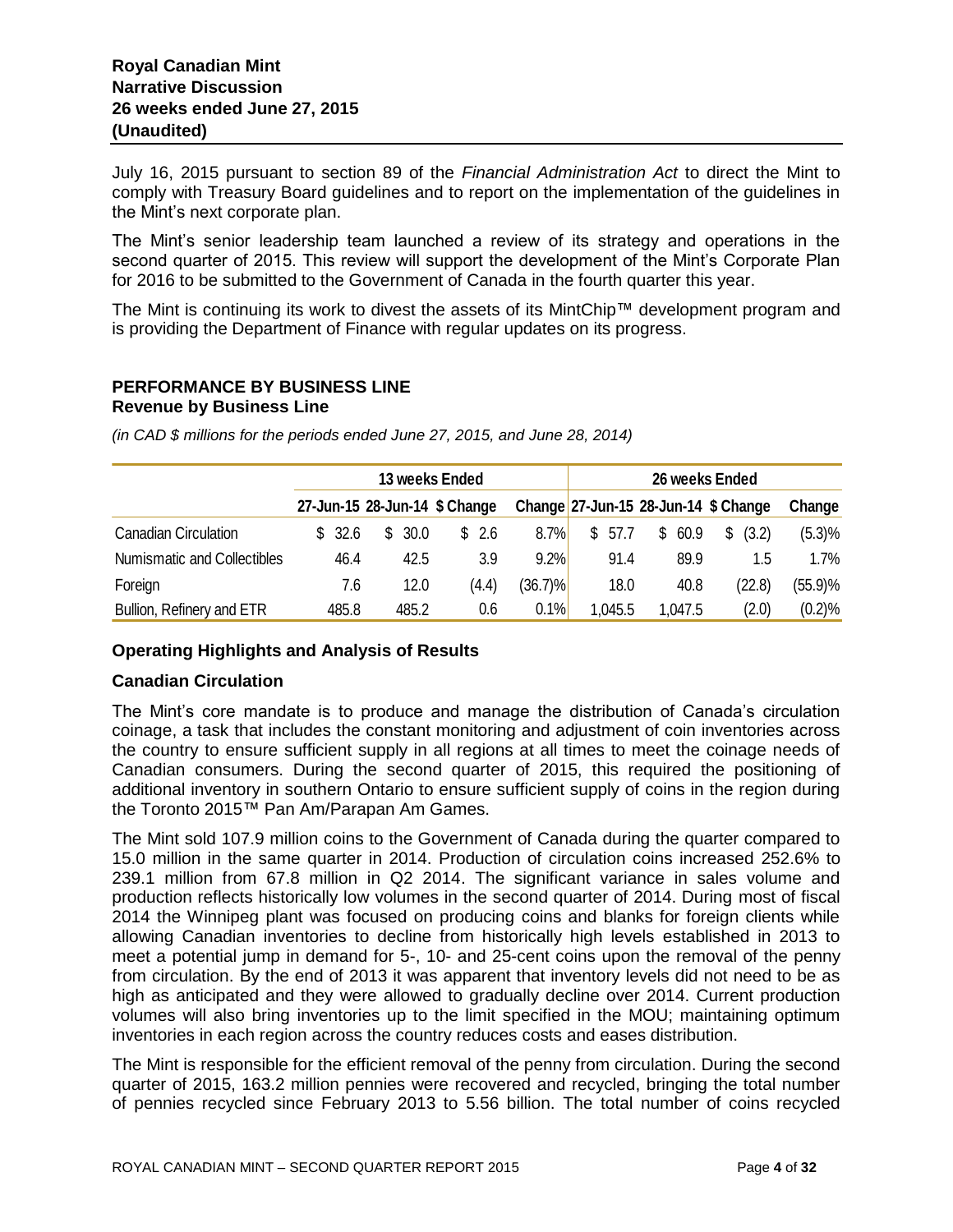during the quarter, including the penny, was 185.5 million coins compared to 202.1 million during the same period in 2014.

Revenues from the ARP increased 28.6% to \$6.3 million from \$4.9 million in the second quarter of 2014, the primary driver behind the 8.7% increase in revenue for the business line. The volume of nickel and cupronickel recovered during the quarter increased from the same period in 2014 as the Mint begins to recover the one-dollar coins produced between 1989 and 2011. These coins are being replaced with the more secure one-dollar coin that was launched in 2012. The price of nickel continues to decline, but commodity hedges executed in 2014 at nickel prices above current market rates helped mitigate the Mint's exposure. Several shipments of nickel collected during the quarter were postponed to the fourth quarter of 2015 to ensure all hedge requirements can be met.

The Mint takes pride in celebrating Canada's history, culture and values. During the quarter, the Mint issued a 25-cent circulation coin commemorating the 50th anniversary of the Canadian flag. The program is scheduled to produce 12.5 million coins; 6.25 million will be coloured.

The submission phase of the *My Canada, My Inspiration* circulation coin design contest concluded at the end of April. In September, Canadians will be able to vote online for the designs they like the best. The winning designs will appear on Canada's circulation coins in 2017 in celebration of Canada's  $150<sup>th</sup>$  anniversary.

For the 26 weeks to June 27, 2015, revenue from the business line declined 5.3% to \$57.7 million from \$60.9 million in the same period in 2014 primarily due to the 7.2% decline in charges to the Government of Canada for the core circulation and commemorative coin programs. During this period, the Mint recovered and sold 308.0 metric tonnes of nickel and 108.0 metric tonnes of cupronickel compared to 343.3 metric tonnes of nickel and 114.0 metric tonnes of cupronickel in the same period in 2014.

**Outlook**: The Mint anticipates selling the targeted 390 million coins to the Government of Canada this year. Summer demand is expected to be robust with festivals and events such as the Toronto 2015 Pan Am/Parapan Am Games and Calgary Stampede increasing demand for coins. The Mint anticipates revenues to be below last year and the Corporate Plan for fiscal 2015 due to the reduction in charges to the Government of Canada for its core circulation and commemorative coin programs as well as the impact of softening nickel prices on the ARP program.

#### **Numismatics and Collectibles**

During the quarter, revenue increased 9.2% to \$46.4 million from \$42.5 million in the second quarter of 2014. The Mint issued 72 new products during the quarter compared to 64 new products in the previous year. The most notable gold and silver issues were those featuring Looney Tunes™ characters to celebrate the 75th anniversary of Bugs Bunny. The program included a subscription to eight \$10 silver coins that will be issued throughout 2015; a 14-karat gold Bugs Bunny and Friends coin; a \$2,500 pure gold kilo coin and a \$250 silver kilo coin depicting every major character in the Looney Tunes™ pantheon; and a "\$20 for \$20" silver coin featuring Bugs Bunny.

During the quarter, the Mint also issued coins celebrating FIFA Women's World Cup Canada 2015™, the Toronto 2015 Pan Am/ParaPan Am Games and a new flight of collector coins featuring iconic Superman™ comic book covers. Another notable event was the release of two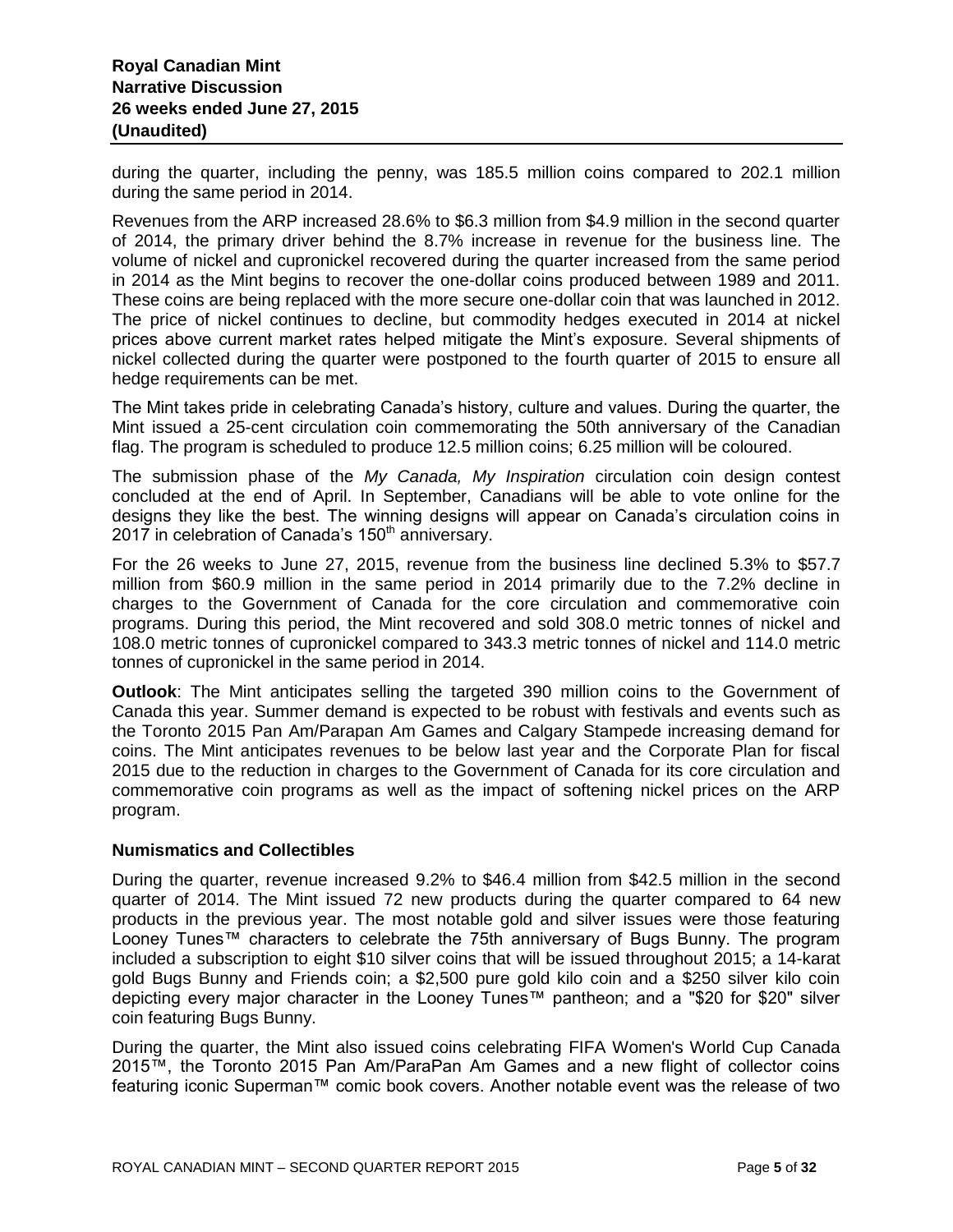coins – a one-ounce silver coin and a coloured five-ounce silver coin – to commemorate the 100th anniversary of the publication of John McCrae's war poem In Flanders Fields.

The Mint achieved 19 sellouts during the quarter compared to 16 in the second quarter of 2014. The four Superman™ coins were also very popular.

For the 26 weeks ended June 27, revenue for the business line was \$91.4 million compared to \$89.9 million in the same period in 2014. The Mint has issued 136 new numismatic coins during the year to date compared to 115 in the same period in 2014.

**Outlook**: The Mint has developed a robust portfolio of unique new products for release in the second half of 2015. Supported by integrated online and offline promotional campaigns and targeted sales strategies, revenue growth from new and existing customer segments is anticipated.

## **Foreign**

The Mint shipped 226.2 million coins and blanks to seven countries in the second quarter of 2015. During the same period last year, the Mint shipped 408.2 million coins and blanks to five countries. Revenue declined by 36.7% to \$7.6 million from \$12.0 million in Q2 2014. Although the volume of coins and blanks shipped against two contracts during the quarter were significantly higher than planned, shipments and revenue declined from the same quarter in 2014 due to two factors: the conclusion of a major contract at the end of 2014 and delays in the release of anticipated tenders from countries in Africa, Asia and Latin America.

During the quarter, the Mint hosted several customer events at its Winnipeg production facility. Delegates heading to the 2015 Global Currency Conference in Vancouver as well as six delegations from around the world traveled to Winnipeg to view the breadth of the Mint's technological capabilities and efficiencies. Indonesia became the 34th country to adopt the technology for its domestic circulation; to celebrate the milestone, the Indonesian national flag was raised to join the parade of flags that are displayed at the entrance to the Winnipeg plant.

In the 26 weeks ended June 27, 2015, the Mint produced and shipped 563.5 million coins and blanks to 12 countries compared to 1,408.7 million coins and blanks to eight countries in the same period in 2014. Revenue declined 55.9% to \$18.0 million in the year to date compared to \$40.8 million in the same period last year. During the 26-week period, the Mint secured nine contracts to produce circulation and numismatic coins for seven countries compared to four contracts with three countries in the same period in 2014.

**Outlook:** Several of the tenders that were anticipated at the beginning of 2015 are now being issued, some with significantly higher volumes than projected. The Mint is well positioned to capture several of these large volume circulation opportunities as well as repeat orders from existing customers, but the delays in tendering will continue to have an impact on the Business Line's performance in fiscal 2015.

## **Bullion, Refinery and ETR**

Bullion, Refinery and ETR revenues were stable at \$485.8 million in the second quarter of 2015 compared to \$485.2 million in the same period in 2014. Sales volumes and market share were also stable with demand for gold products exceeding expectations. Sales of gold, mostly as Maple Leaf (GML) coins, increased 1.2% to 164 thousand ounces from 161 thousand ounces in the second quarter of 2014. Sales of silver, mostly as Maple Leaf (SML) coins, declined 5.6% to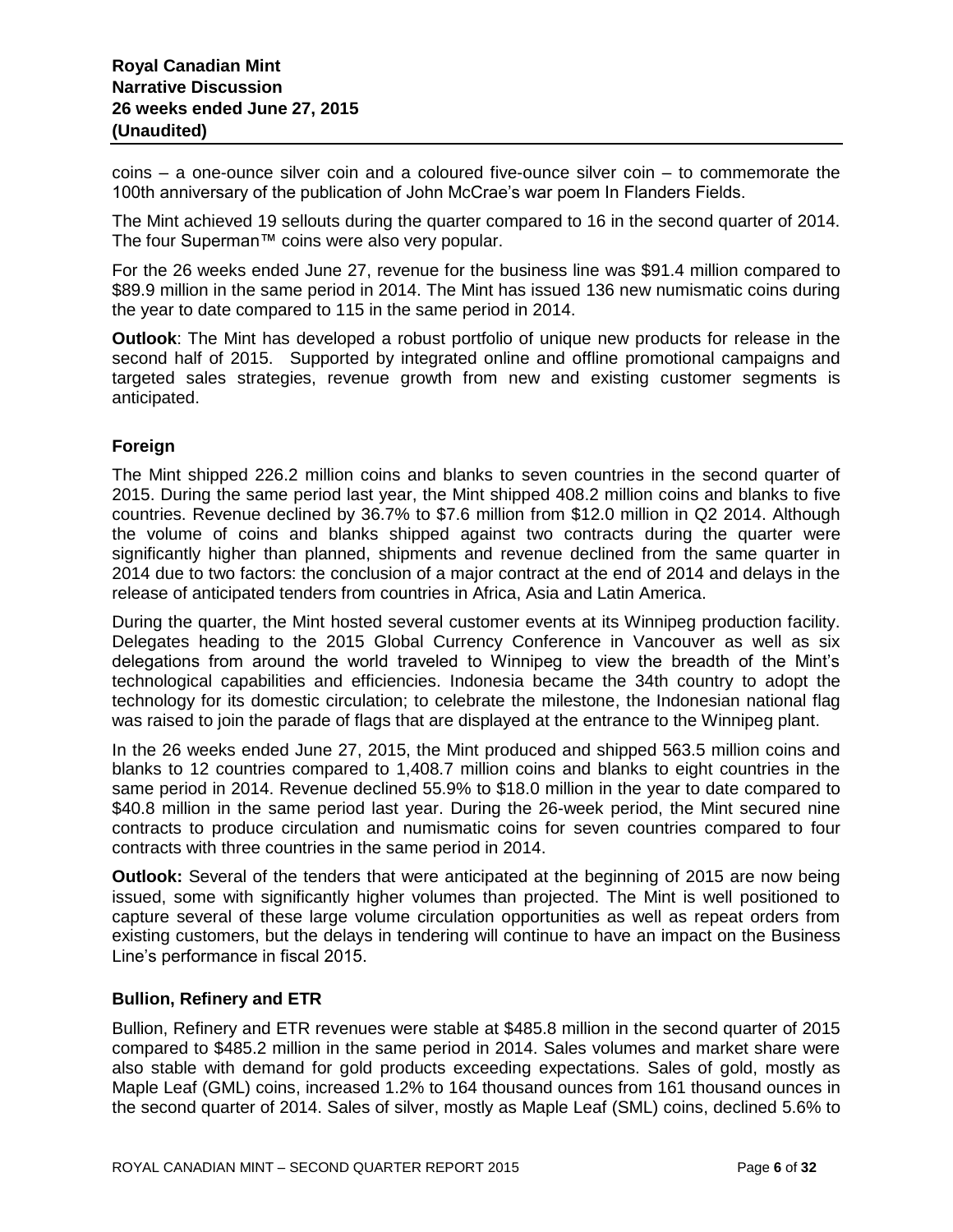6.8 million ounces from 7.2 million ounces in the same quarter in 2014. While demand remains steady for the Mint's bullion products, demand for premium refinery products such as kilobars, silver 100-ounce bars and grain softened during the quarter.

During the 26 weeks ended June 27, 2015, Bullion, Refinery and ETR revenue declined a modest 0.2% to \$1,045.5 million from \$1,047.5 million in the same period in 2014. Sales of gold, mostly as GML coins, rose by 1.8% to 343 thousand ounces from 337 thousand ounces in 2014 while sales of silver, mostly as SML coins, increased 2.0% to 15.7 million ounces from 15.4 million ounces in the previous year.

**Outlook:** Volatility in the metal price driven by uncertainty over global currencies and economies was having a significant impact on demand for the Mint's bullion products by the end of the second quarter. Demand is expected to remain strong if these conditions persist.

## **LIQUIDITY AND CAPITAL RESOURCES**

Capital expenditures were \$3.7 million during the second quarter of 2015 compared to \$4.7 million during the same period in 2014. These expenditures included investment in manufacturing improvements and equipment to commercialise R&D investments as well as the refurbishment of infrastructure in Ottawa. The variance from 2014 reflects the completion of several major projects.

During the 26 weeks ended June 27, 2015, capital expenditures were \$7.7 million compared to \$11.0 million in the same period in 2014.

## **RISKS TO PERFORMANCE**

There has not been any material change in the risks to performance discussed in the Management's Discussion and Analysis in the 2014 Annual Report.

## **OUTLOOK**

The operating and financial results achieved during the 26 weeks ended June 27, 2015, indicate the Corporation is on track to achieve the annual targets established in the 2014-2018 Corporate Plan approved by the Government of Canada in November 2013 as well as the 2015- 2019 Corporate Plan which has been recommended by the Minister of Finance and is pending approval from the Government of Canada.

The Mint anticipates the successful achievement of its key performance metrics for the Government of Canada Circulation program for fiscal 2015.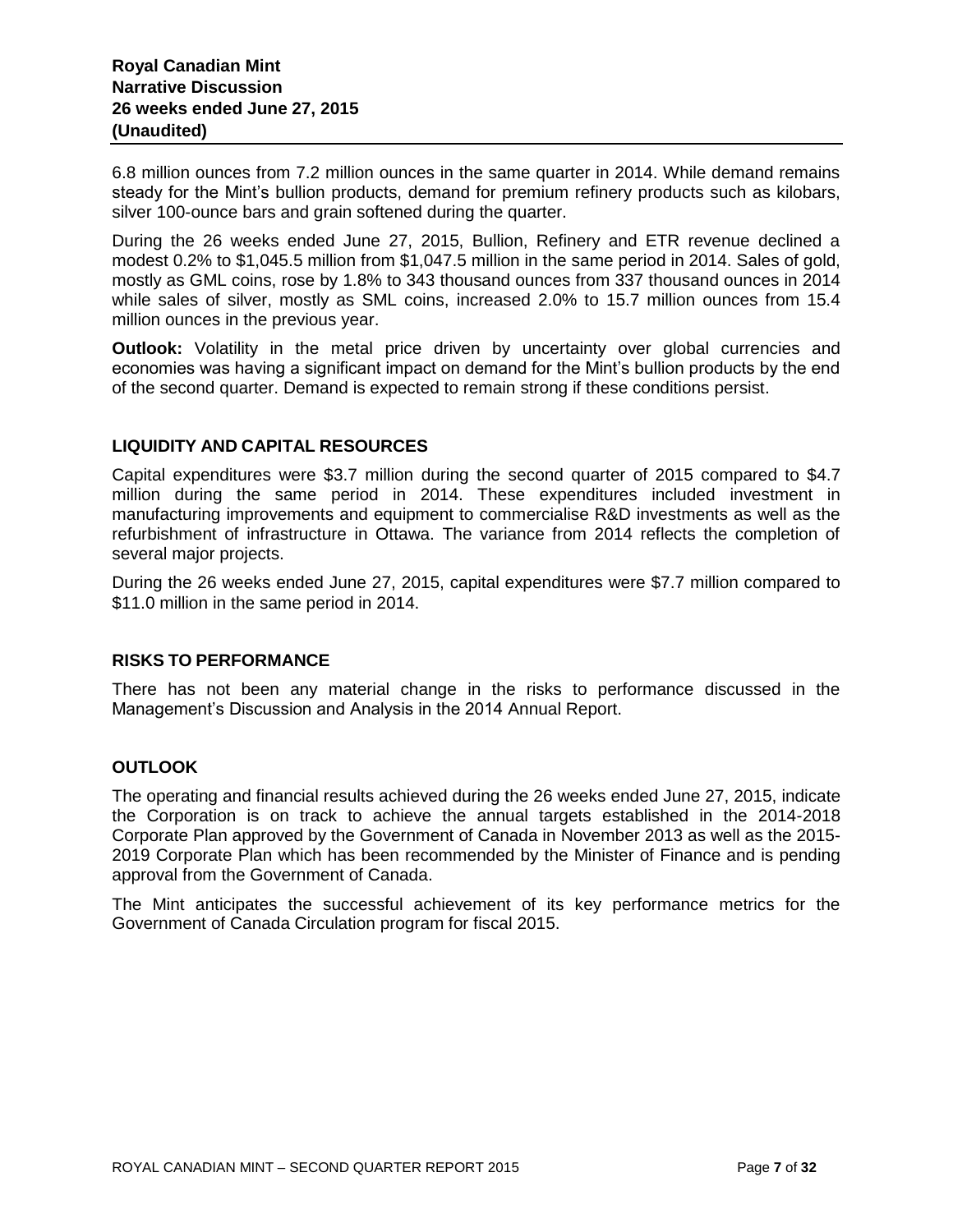## **Statement of Management Responsibility by Senior Officials**

Management is responsible for the preparation and fair presentation of these condensed consolidated quarterly financial statements in accordance with *IAS 34 Interim Financial Reporting* and requirements in the Treasury Board of Canada *Standard on Quarterly Financial Reports for Crown Corporations* and for such internal controls as management determines is necessary to enable the preparation of condensed consolidated quarterly financial statements that are free from material misstatement. Management is also responsible for ensuring all other information in this quarterly financial report is consistent, where appropriate, with the condensed consolidated quarterly financial statements.

To the best of our knowledge, these unaudited condensed consolidated quarterly financial statements present fairly, in all material respects, the financial position, results of operations and cash flows of the corporation, as at the date of and for the periods presented in the condensed consolidated quarterly financial statements.

*President and Chief Executive Officer Chief Financial Officer and*

Canclon

Sandra L. Hanington **Jennifer Camelon, CPA, CA** 

*Vice-President, Finance and Administration*

Ottawa, Canada August 25, 2015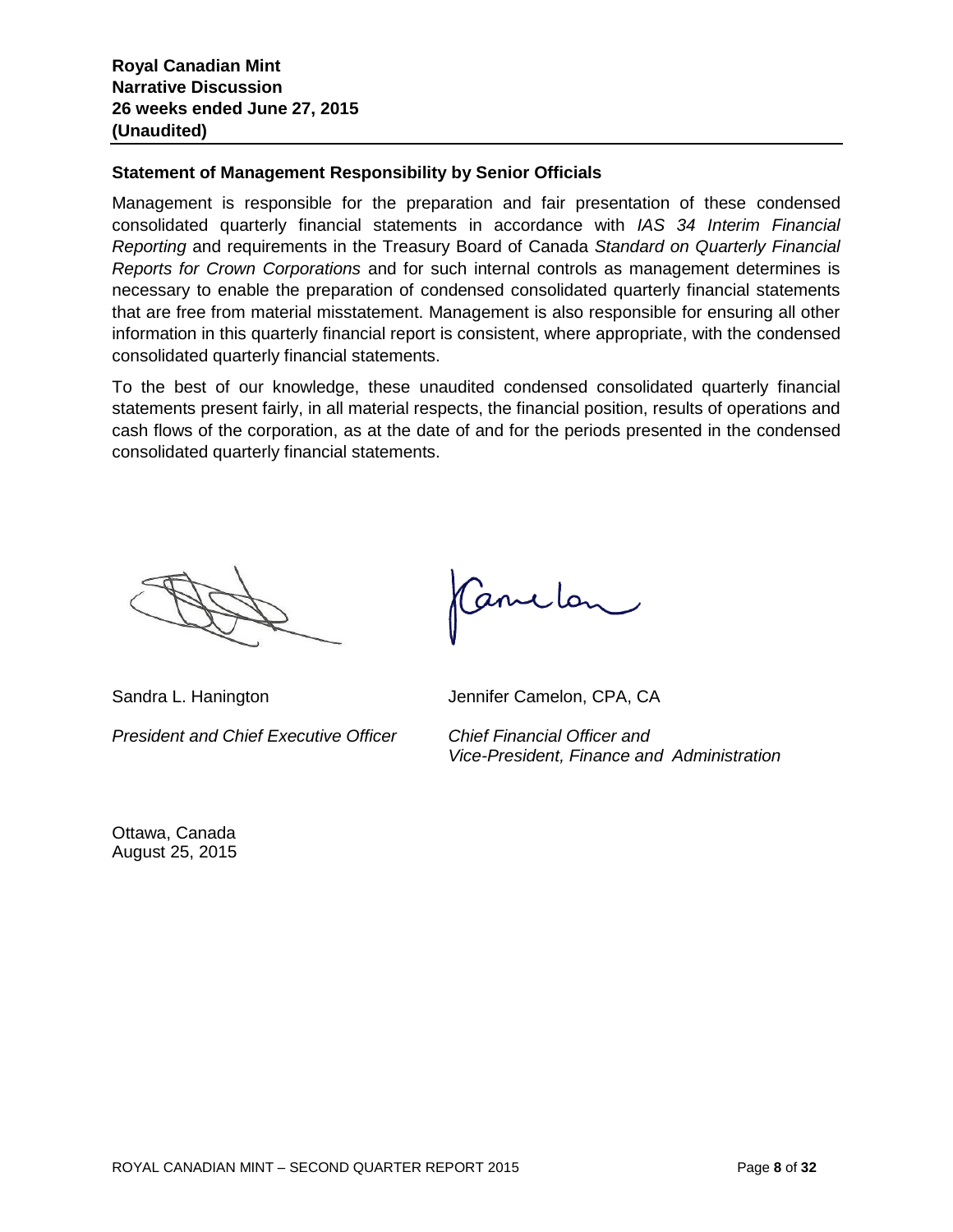#### **ROYAL CANADIAN MINT CONDENSED CONSOLIDATED STATEMENT OF FINANCIAL POSITION Unaudited**

|                                                 |              | As at         |                                 |         |
|-------------------------------------------------|--------------|---------------|---------------------------------|---------|
| (CAD\$ thousands)                               | <b>Notes</b> |               | June 27, 2015 December 31, 2014 |         |
| <b>Assets</b>                                   |              |               |                                 |         |
| Cash                                            | 5            | \$<br>121,780 | \$                              | 104,153 |
| Accounts receivable                             | 6            | 24,306        |                                 | 27,455  |
| Prepaid expenses                                |              | 3,536         |                                 | 1,525   |
| Income taxes receivable                         |              | 5,888         |                                 | 7,633   |
| Inventories                                     | 7            | 92,807        |                                 | 89,023  |
| Derivative financial assets                     | 8            | 2,574         |                                 | 1,941   |
| <b>Current assets</b>                           |              | 250,891       |                                 | 231,730 |
| Derivative financial assets                     | 8            |               |                                 | 16      |
| Property, plant and equipment                   | 9            | 238,069       |                                 | 241,650 |
| Investment property                             |              | 236           |                                 | 236     |
| Intangible assets                               | 9            | 16,876        |                                 | 17,450  |
| <b>Total assets</b>                             |              | \$<br>506,072 | \$                              | 491,082 |
| <b>Liabilities</b>                              |              |               |                                 |         |
| Accounts payable and accrued liabilities        |              | \$<br>71,555  | \$                              | 74,778  |
| Loans payable                                   |              | 7,521         |                                 | 7,522   |
| Deferred revenue                                |              | 3,319         |                                 | 1,209   |
| Income taxes payable                            |              | 4,820         |                                 | 3,971   |
| Employee benefits                               | 10           | 1,942         |                                 | 2,088   |
| Derivative financial liabilities                | 8            | 4,545         |                                 | 2,447   |
| <b>Current liabilities</b>                      |              | 93,702        |                                 | 92,015  |
|                                                 |              |               |                                 |         |
| Derivative financial liabilities                | 8            | 2,134         |                                 | 1,946   |
| Loans payable                                   |              | 34,479        |                                 | 34,475  |
| Deferred tax liabilities                        |              | 17,601        |                                 | 18,218  |
| Employee benefits                               | 10           | 10,611        |                                 | 10,611  |
| <b>Total liabilities</b>                        |              | 158,527       |                                 | 157,265 |
| <b>Shareholder's equity</b>                     |              |               |                                 |         |
| Share capital (authorised and issued 4,000 non- |              |               |                                 |         |
| transferable shares)                            |              | 40,000        |                                 | 40,000  |
| Retained earnings                               |              | 309,676       |                                 | 295,421 |
| Accumulated other comprehensive income (losses) |              | (2, 131)      |                                 | (1,604) |
| <b>Total shareholder's equity</b>               |              | 347,545       |                                 | 333,817 |
| Total liabilities and shareholder's equity      |              | \$<br>506,072 | \$                              | 491,082 |

Commitments, contingencies and guarantees (note 16).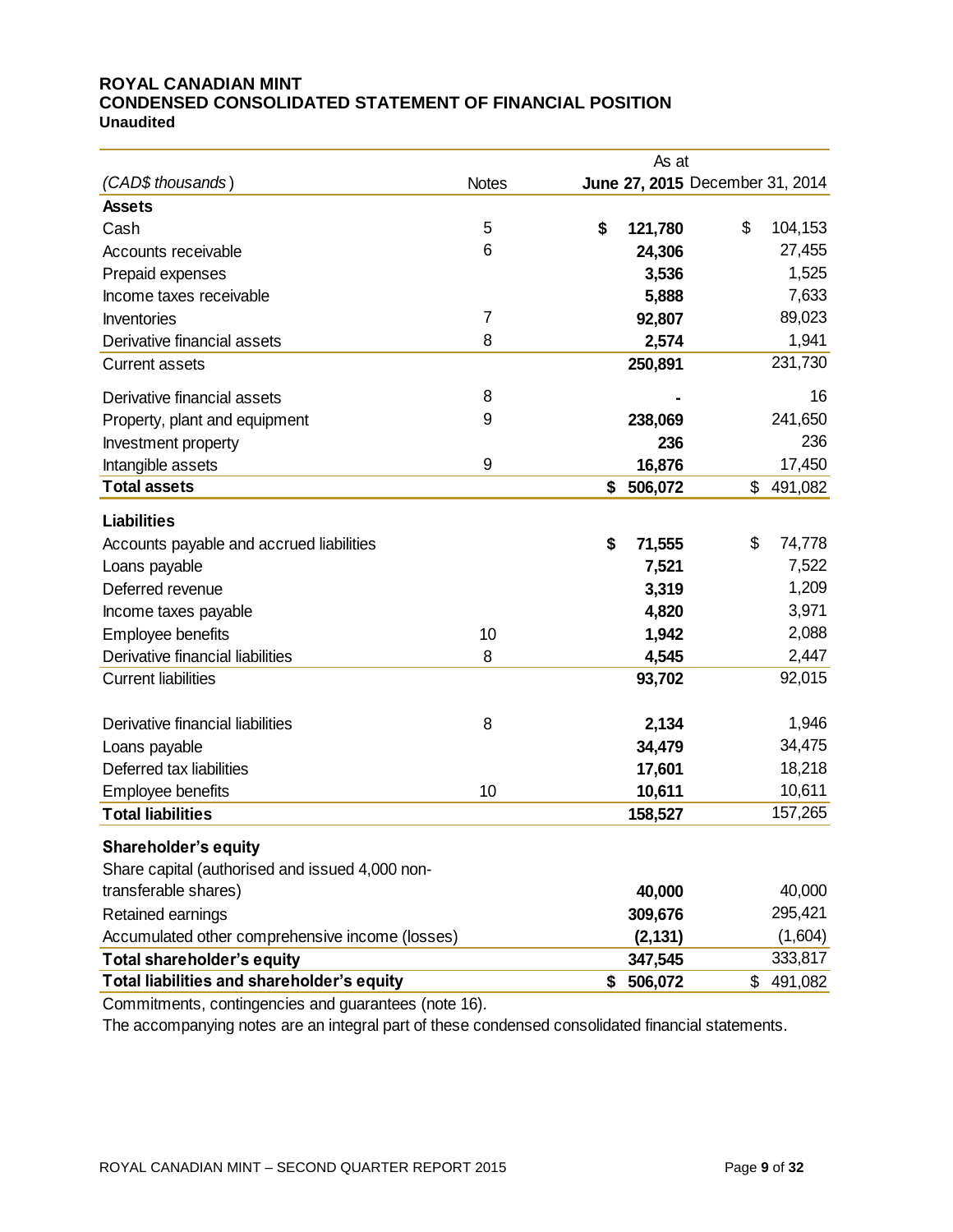#### **ROYAL CANADIAN MINT CONDENSED CONSOLIDATED STATEMENT OF COMPREHENSIVE INCOME Unaudited**

|                                                                 | 13 weeks ended |                 |                  | 26 weeks ended     |                 |  |
|-----------------------------------------------------------------|----------------|-----------------|------------------|--------------------|-----------------|--|
|                                                                 | <b>Notes</b>   | <b>June 27,</b> | June 28,         |                    |                 |  |
| (CAD\$ thousands)                                               |                | 2015            |                  | 2014 June 27, 2015 | June 28, 2014   |  |
| Revenues                                                        | 11, 15         | 572,432<br>\$   | \$<br>569,685 \$ | 1,212,561          | \$<br>1,239,101 |  |
| Cost of goods sold                                              |                | 520,617         | 519,240          | 1,111,643          | 1,136,401       |  |
| Gross profit                                                    |                | 51,815          | 50,445           | 100,918            | 102,700         |  |
| Other operating expenses                                        |                |                 |                  |                    |                 |  |
| Marketing and sales expenses                                    | 13             | 21,736          | 18,191           | 40,548             | 38,084          |  |
| Administration expenses                                         | 14             | 13,536          | 14,952           | 28,004             | 29,457          |  |
| Other operating expenses                                        |                | 35,272          | 33,143           | 68,552             | 67,541          |  |
| Operating profit                                                |                | 16,543          | 17,302           | 32,366             | 35,159          |  |
| Net foreign exchange gains (losses)                             |                | 594             | 769              | 624                | 104             |  |
| Finance income (costs), net                                     |                |                 |                  |                    |                 |  |
| Finance income                                                  |                | 109             | 66               | 261                | 177             |  |
| Finance costs                                                   |                | (236)           | (268)            | (533)              | (535)           |  |
| Finance income (costs), net                                     |                | (127)           | (202)            | (272)              | (358)           |  |
| Profit before income tax                                        |                | 17,010          | 17,869           | 32,718             | 34,905          |  |
| Income tax expense                                              |                | 4,421           | 4,467            | 8,463              | 8,726           |  |
| Profit for the period                                           |                | 12,589          | 13,402           | 24,255             | 26,179          |  |
| Other comprehensive income                                      |                |                 |                  |                    |                 |  |
| Items that will be reclassified subsequently to profit or loss: |                |                 |                  |                    |                 |  |
| hedges                                                          |                | 1,227           | 1,068            | (1, 412)           | (1,733)         |  |
| Reclassification of net realized gains (losses)                 |                |                 |                  |                    |                 |  |
| on cash flow hedges transferred from other                      |                |                 |                  |                    |                 |  |
| comprehensive income                                            |                | (655)           | (374)            | 885                | 1,458           |  |
| tax                                                             |                | 572             | 694              | (527)              | (275)           |  |
| <b>Total comprehensive income</b>                               |                | 13,161<br>\$    | \$<br>14,096     | 23,728<br>\$       | \$<br>25,904    |  |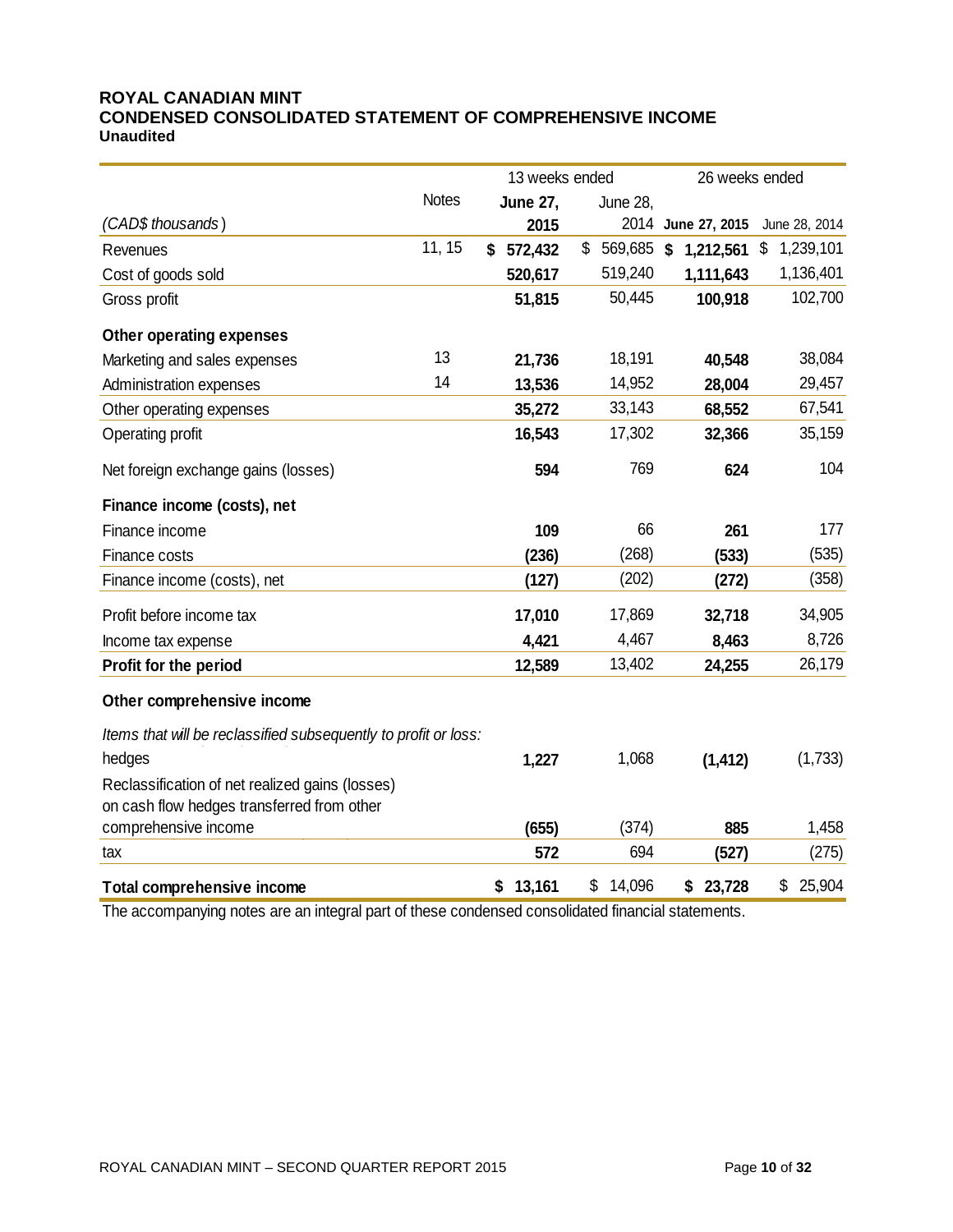#### **ROYAL CANADIAN MINT CONDENSED CONSOLIDATED STATEMENT OF CHANGES IN EQUITY Unaudited**

#### **13 weeks ended June 27, 2015**

|                              |                      |        | comprehensive<br>income ("AOCI") (Net |                     |                |   |              |
|------------------------------|----------------------|--------|---------------------------------------|---------------------|----------------|---|--------------|
|                              |                      |        | <b>Retained</b>                       | losses on cash flow |                |   |              |
| (CAD\$ thousands)            | <b>Share Capital</b> |        | earnings                              |                     | hedges)        |   | <b>Total</b> |
| Balance as at March 28, 2015 | \$                   | 40,000 | \$<br>307,087                         | \$                  | (2,703)        | S | 344,384      |
| Profit for the period        |                      |        | 12,589                                |                     | $\blacksquare$ |   | 12,589       |
| Other comprehensive income   |                      |        | $\blacksquare$                        |                     | 572            |   | 572          |
| Dividend paid                |                      | ۰      | (10,000)                              |                     | $\blacksquare$ |   | (10,000)     |
| Balance as at June 27, 2015  |                      | 40,000 | 309,676                               | S                   | (2, 131)       |   | 347,545      |

#### 13 weeks ended June 28, 2014

|                              |   |                          | Retained ("AOCI") (Net losses on |                |                   |               |
|------------------------------|---|--------------------------|----------------------------------|----------------|-------------------|---------------|
| (CAD\$ thousands)            |   | <b>Share Capital</b>     |                                  | earnings       | cash flow hedges) | Total         |
| Balance as at March 29, 2014 | S | 40,000                   | SS.                              | 277,756        | (2,761)<br>\$     | \$<br>314,995 |
| Profit for the period        |   | $\overline{\phantom{0}}$ |                                  | 13,402         |                   | 13,402        |
| Other comprehensive losses   |   |                          |                                  | $\blacksquare$ | 694               | 694           |
| Dividend paid                |   |                          |                                  | (10,000)       |                   | (10,000)      |
| Balance as at June 28, 2014  |   | 40,000                   |                                  | 281,158        | (2,067)           | \$<br>319,091 |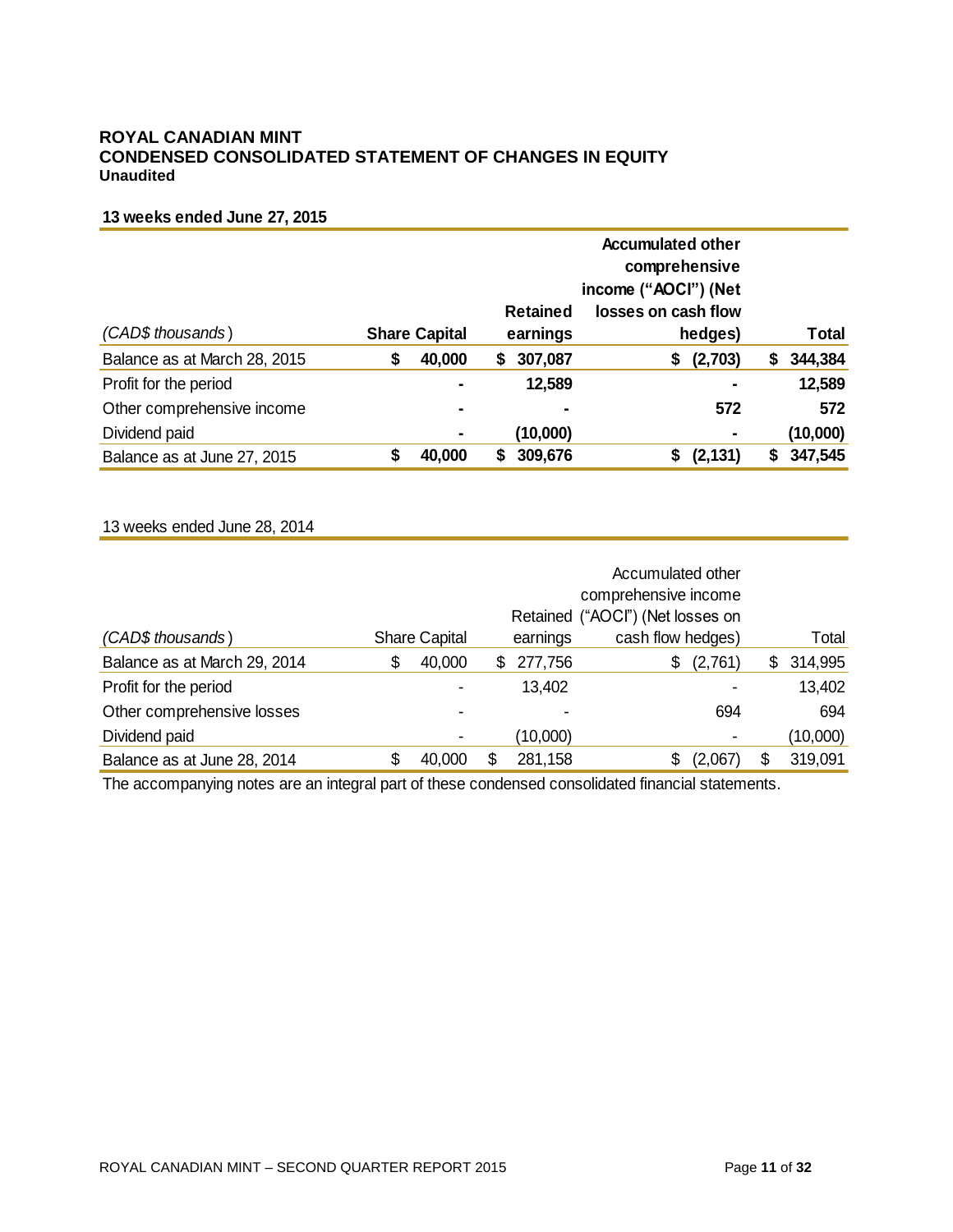# **26 weeks ended June 27, 2015**

|                                 | <b>Accumulated other</b> |                      |   |                 |                      |          |   |          |
|---------------------------------|--------------------------|----------------------|---|-----------------|----------------------|----------|---|----------|
|                                 |                          |                      |   |                 | comprehensive        |          |   |          |
|                                 |                          |                      |   |                 | income ("AOCI") (Net |          |   |          |
|                                 |                          |                      |   | <b>Retained</b> | losses on cash flow  |          |   |          |
| (CAD\$ thousands)               |                          | <b>Share Capital</b> |   | earnings        |                      | hedges)  |   | Total    |
| Balance as at December 31, 2014 | \$                       | 40,000               | 5 | 295,421         | \$                   | (1,604)  | S | 333,817  |
| Profit for the period           |                          |                      |   | 24,255          |                      |          |   | 24,255   |
| Other comprehensive losses      |                          | ۰                    |   |                 |                      | (527)    |   | (527)    |
| Dividend paid                   |                          | ۰                    |   | (10,000)        |                      |          |   | (10,000) |
| Balance as at June, 27 2015     |                          | 40,000               |   | 309,676         |                      | (2, 131) |   | 347,545  |

26 weeks ended June 28, 2014

|                                 |   |                      | comprehensive income<br>Retained ("AOCI") (Net losses on |                   |    |          |
|---------------------------------|---|----------------------|----------------------------------------------------------|-------------------|----|----------|
| (CAD\$ thousands)               |   | <b>Share Capital</b> | earnings                                                 | cash flow hedges) |    | Total    |
| Balance as at December 31, 2013 | S | 40,000               | \$<br>264,979                                            | (1,792)<br>S.     | S. | 303,187  |
| Profit for the period           |   |                      | 26,179                                                   |                   |    | 26,179   |
| Other comprehensive losses      |   |                      | ٠                                                        | (275)             |    | (275)    |
| Dividend paid                   |   |                      | (10,000)                                                 |                   |    | (10,000) |
| Balance as at June 28, 2014     |   | 40,000               | 281,158                                                  | (2,067)           | S  | 319,091  |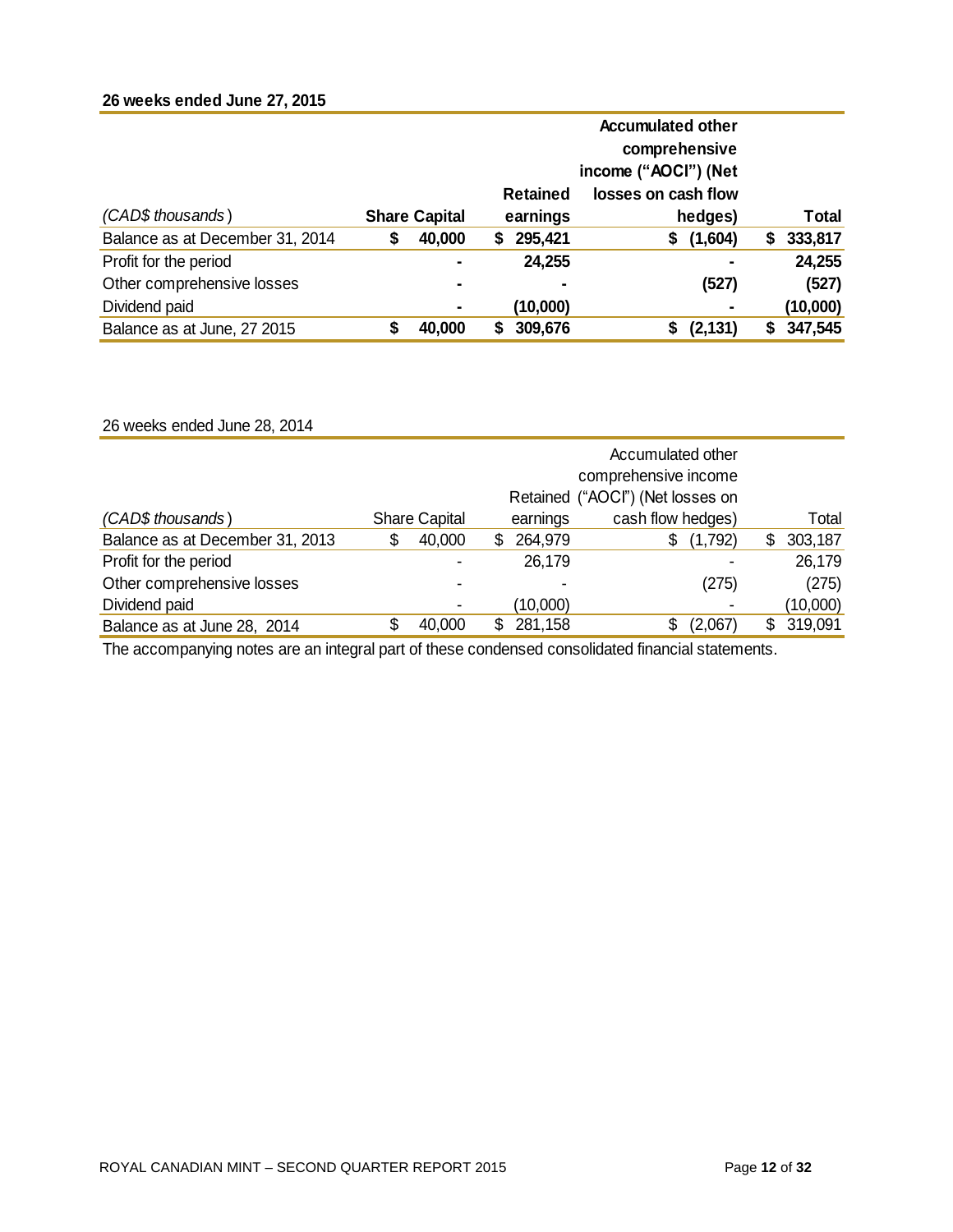#### **ROYAL CANADIAN MINT CONDENSED CONSOLIDATED STATEMENT OF CASH FLOWS Unaudited**

|                                                            | 13 weeks ended |                             | 26 weeks ended |               |  |
|------------------------------------------------------------|----------------|-----------------------------|----------------|---------------|--|
| (CAD\$ thousands)                                          |                | June 27, 2015 June 28, 2014 | June 27, 2015  | June 28, 2014 |  |
| Cash flows from operating activities                       |                |                             |                |               |  |
| Receipts from customers                                    | 448,430        | \$412,603                   | \$943,106      | 868,996<br>\$ |  |
| Payments to suppliers and employees                        | (458, 376)     | (431, 309)                  | (943, 148)     | (893, 415)    |  |
| Interest paid                                              | (378)          | (367)                       | (531)          | (551)         |  |
| Cash receipts on derivative contracts                      | 129,310        | 111,046                     | 241,199        | 359,850       |  |
| Cash payments on derivative contracts                      | (100, 506)     | (88, 148)                   | (195, 925)     | (299, 755)    |  |
| Income taxes paid                                          | (3, 352)       | (2,382)                     | (6, 547)       | (6,087)       |  |
| Net cash generated (used) by operating activities          | 15,128         | 1,443                       | 38,154         | 29,038        |  |
| Cash flows from investing activities                       |                |                             |                |               |  |
| Interest received                                          | 163            | 112                         | 574            | 177           |  |
| Cash payments on derivative contracts to acquire property, |                |                             |                |               |  |
| plant and equipment and intangible assets                  |                |                             |                | (3,090)       |  |
| Payments to acquire property, plant and equipment and      |                |                             |                |               |  |
| intangible assets                                          | (3,797)        | (4, 496)                    | (11, 546)      | (13, 694)     |  |
| Net cash used by investing activities                      | (3,634)        | (4, 384)                    | (10, 972)      | (16, 607)     |  |
| Cash flows from financing activities                       |                |                             |                |               |  |
| Dividend paid                                              | (10,000)       | (10,000)                    | (10,000)       | (10,000)      |  |
| Repayment of loans and other payables                      |                |                             | 4              | (2)           |  |
| Net cash generated (used) by financing activities          | (10,000)       | (10,000)                    | (9,996)        | (10,002)      |  |
| Net increase/(decrease) in cash                            | 1,494          | (12, 941)                   | 17,186         | 2,429         |  |
| Cash at the beginning of the period                        | 120,466        | 78,786                      | 104,153        | 63,228        |  |
| Effects of exchange rate changes on cash held in foreign   |                |                             |                |               |  |
| currencies                                                 | (180)          | (190)                       | 441            | (2)           |  |
| Cash at the end of the period                              | \$<br>121,780  | \$<br>65,655                | \$<br>121,780  | \$<br>65,655  |  |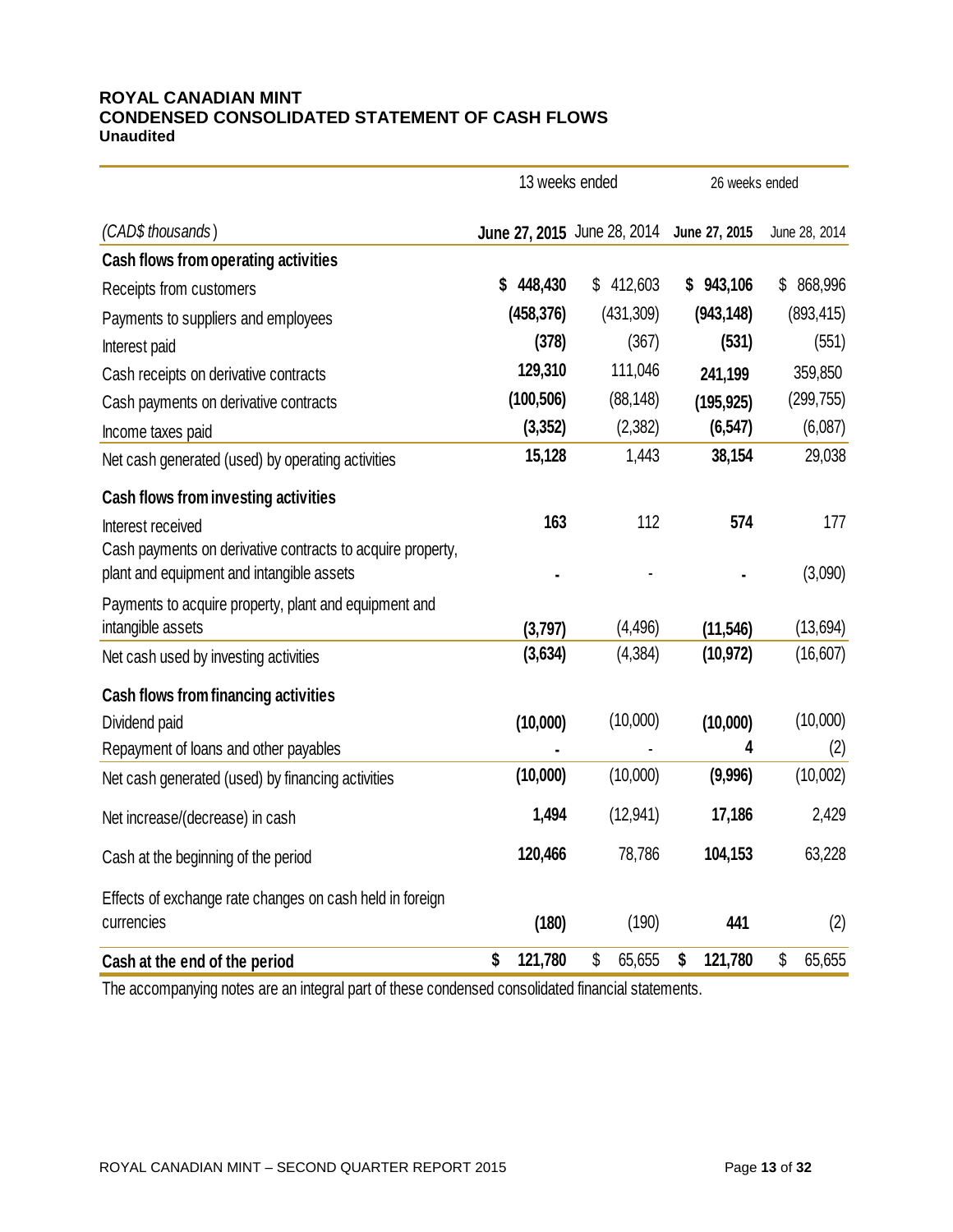## **1. NATURE AND DESCRIPTION OF THE CORPORATION**

The Royal Canadian Mint (the "Mint" or the "Corporation") was incorporated in 1969 by the *Royal Canadian Mint Act* to mint coins and carry out other related activities. The Mint is an agent corporation of Her Majesty named in Part II of Schedule III to the *Financial Administration Act*. It produces all of the circulation coins used in Canada and manages the support distribution system for the Government of Canada.

On December 16, 2014, the *Royal Canadian Mint Act* was amended to specify that although the object of the Mint is to operate in the expectation of profit, it shall no longer anticipate profit with respect to the provision of any goods or services to Her Majesty in right of Canada, including the minting of circulation coins. The impact of this change has started to be reflected in the 2014 Mint's results from the effective date of the legislation.

The Mint is one of the world's foremost producers of circulation, collector and bullion investment coins for the domestic and international marketplace. It is also one of the largest gold refiners in the world. The addresses of its registered office and principal place of business are 320 Sussex Drive, Ottawa, Ontario, Canada, K1A 0G8 and 520 Lagimodière Blvd, Winnipeg, Manitoba, Canada, R2J 3E7.

In 2002, the Mint incorporated RCMH-MRCF Inc., a wholly-owned subsidiary. RCMH-MRCF Inc. has been operationally inactive since December 31, 2008.

The Corporation is a prescribed federal Crown corporation for tax purposes and is subject to federal income taxes under the *Income Tax Act*.

#### **2. BASIS OF PRESENTATION**

#### **2.1 Statement of Compliance**

These interim condensed consolidated financial statements have been prepared in accordance with *IAS 34 Interim Financial Reporting ("IAS 34")* of the *International Financial Reporting Standards ("IFRS")* and the *Standard on Quarterly Financial Reports for Crown Corporations* issued by the Treasury Board of Canada. As permitted under this standard, these interim condensed consolidated financial statements do not include all of the disclosure requirements for annual consolidated financial statements, and should be read in conjunction with the Corporation's audited consolidated financial statements for its fiscal year ended December 31, 2014.

These interim condensed consolidated financial statements have not been audited or reviewed by an external auditor.

These interim condensed consolidated financial statements have been approved for public release by the Board of Directors of the Corporation on August 25, 2015.

#### **2.2 Basis of presentation**

The interim condensed consolidated financial statements were prepared on the historical cost basis, except for derivative instruments which were measured at fair value and the defined benefit plan and other long-term benefits which were measured at the actuarial valuation amount. Historical cost is generally based on the fair value of the consideration given in exchange for assets.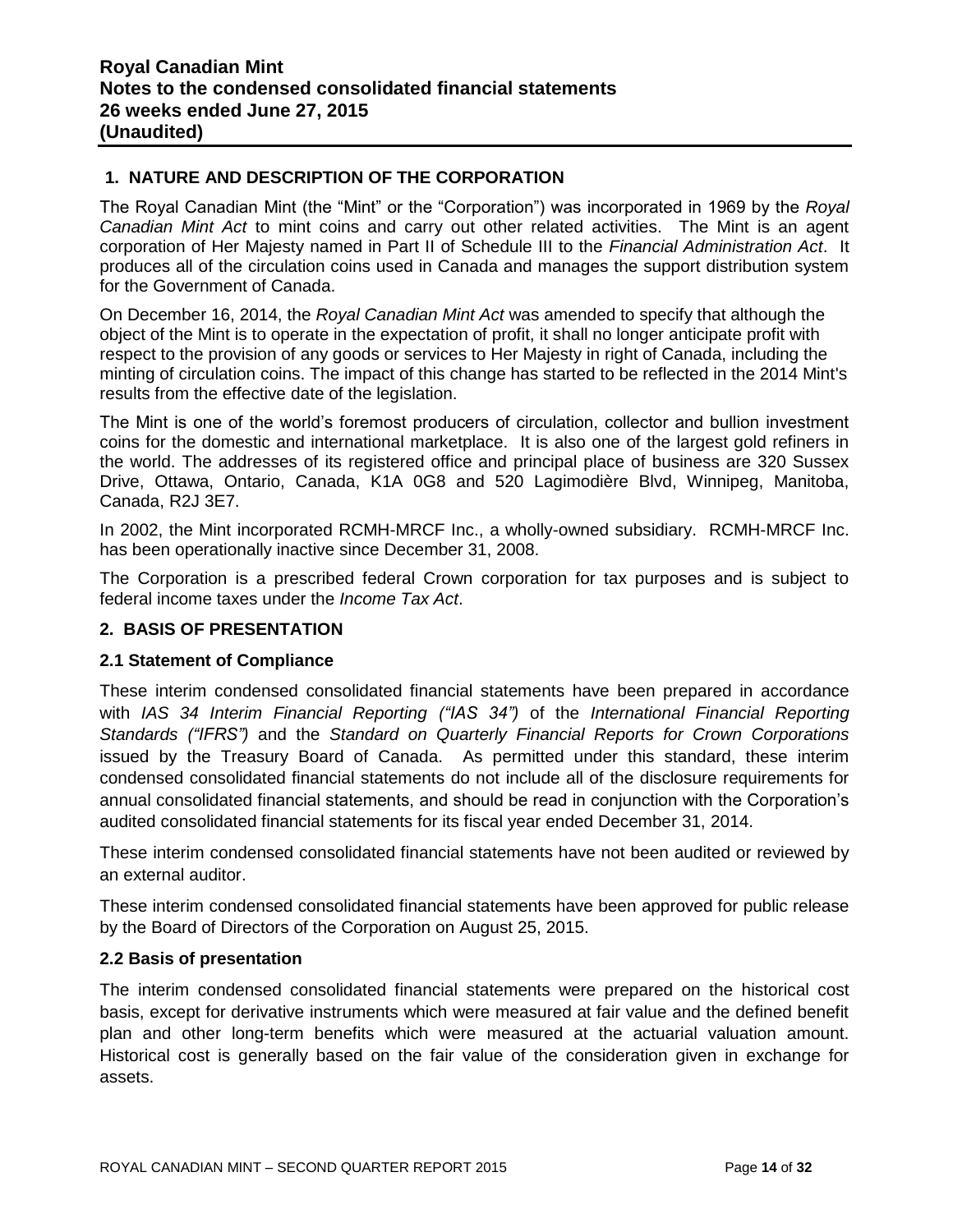# **Royal Canadian Mint Notes to the condensed consolidated financial statements 26 weeks ended June 27, 2015 (Unaudited)**

Although the Corporation's year end of December 31 matches the calendar year end, the Corporation's quarter end dates do not necessarily coincide with calendar year quarters; instead, each of the Corporation's quarters contains 13 weeks.

#### **2.3 Consolidation**

The interim condensed consolidated financial statements incorporate the interim financial statements of the Corporation and its wholly-owned subsidiary. The subsidiary's accounting policies are in line with those used by the Corporation. All intercompany transactions, balances, income and expenses are eliminated in full on consolidation.

#### **2.4 Functional and presentation currency**

Unless otherwise stated, all figures reported in the interim condensed consolidated financial statements and disclosures are reflected in thousands of Canadian dollars (CAD\$), which is the functional currency of the Corporation.

#### **2.5 Significant accounting policies**

Significant accounting policies applied in these interim condensed consolidated financial statements are disclosed in note 2 of the Corporation's annual consolidated financial statements for the year ended December 31, 2014. The accounting policies have been applied consistently in the current and comparative periods.

#### **2.6 Key sources of estimation uncertainty and critical accounting judgments**

The preparation of these interim condensed consolidated financial statements requires management to make critical judgements, estimates and assumptions that affect the reported amounts of assets and liabilities, disclosure of contingent assets and liabilities and the reported amounts of revenue and expenses during the reporting period.

In making critical judgements, estimates and using assumptions, management relies on external information and observable conditions where possible, supplemented by internal analysis as required. The judgements, estimates and associated assumptions are based on historical experience and other factors that are considered to be relevant. Actual results may differ significantly from the estimates and assumptions. The estimates and underlying assumptions are reviewed on an ongoing basis.

#### **3. Restatement of the consolidated cash flow statement for the quarter ended June 28, 2014**

The Corporation reviewed the presentation and classification of its cash flows. As a result, certain derivative cash flows were reclassified between operating and investing activities to better reflect the underlying items being hedged. Also, certain receipts from customers and payments to suppliers related to bullion transactions were revised to more accurately reflect the nature of the net settlements for those transactions. The Corporation has restated the 2014 consolidated statement of cash flows to conform to current year presentation and the changes are summarized in the following tables: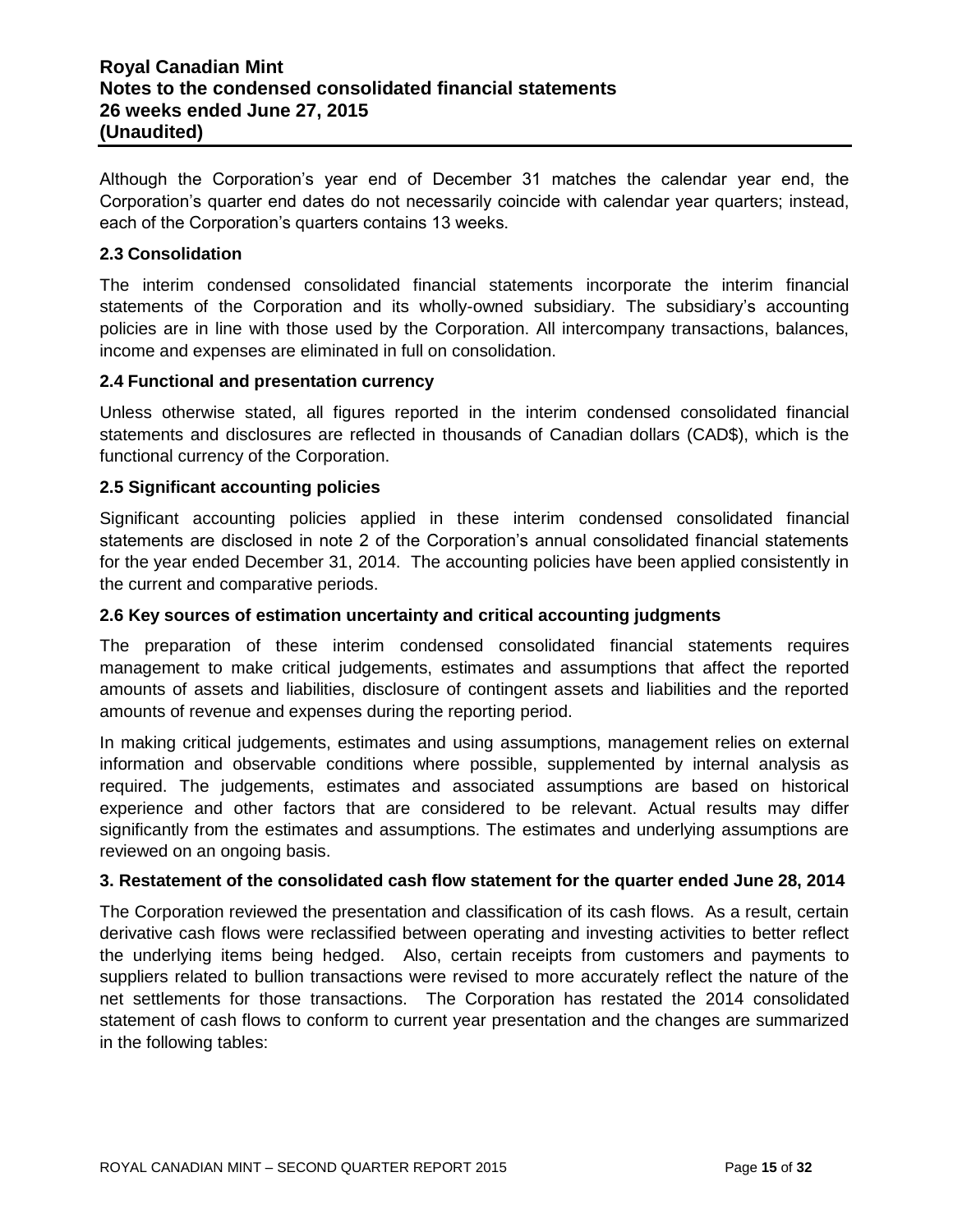|                                                      | As previously<br>reported | Reclassification | Revised<br>amount |
|------------------------------------------------------|---------------------------|------------------|-------------------|
| Cash flows from operating activities                 |                           |                  |                   |
| Receipts from customers                              | 588,419 \$<br>\$          | (175, 815)       | 412,603<br>\$     |
| Payments to suppliers and employees                  | (641, 281)                | 209,971          | (431, 309)        |
| Interest paid                                        | (367)                     |                  | (367)             |
| Cash receipts on derivative contracts                | 359,648                   | (248, 602)       | 111,046           |
| Cash payments on derivative contracts                | (302, 551)                | 214,404          | (88, 148)         |
| Income taxes paid                                    | (2, 151)                  | (231)            | (2, 382)          |
| Net cash generated by operating activities           | 1,717                     | (274)            | 1,443             |
| <b>Cash flows from investing activities</b>          |                           |                  |                   |
| Interest received                                    | 66                        | 46               | 112               |
| Payments to acquire property, plant and equipment    |                           |                  |                   |
| and intangible assets                                | (4, 724)                  | 228              | (4, 496)          |
| Net cash (used) by investing activities              | (4,658)                   | 274              | (4, 384)          |
| <b>Cash flows from financing activities</b>          |                           |                  |                   |
| Dividend paid                                        | (10,000)                  |                  | (10,000)          |
| Net cash generated (used in) by financing activities | (10,000)                  |                  | (10,000)          |
|                                                      |                           |                  |                   |
| Net increase (decrease) in cash                      | (12, 941)                 |                  | (12, 941)         |
| Cash at the beginning of the period                  | 78,786                    |                  | 78,786            |
| Effects of exchange rate changes on cash held in     |                           |                  |                   |
| foreign currencies                                   | (190)                     |                  | (190)             |
| Cash at the end of the period                        | \$<br>65,655              | \$               | \$<br>65,655      |

For the 13 weeks ended June 28, 2014 *(CAD\$ thousands)*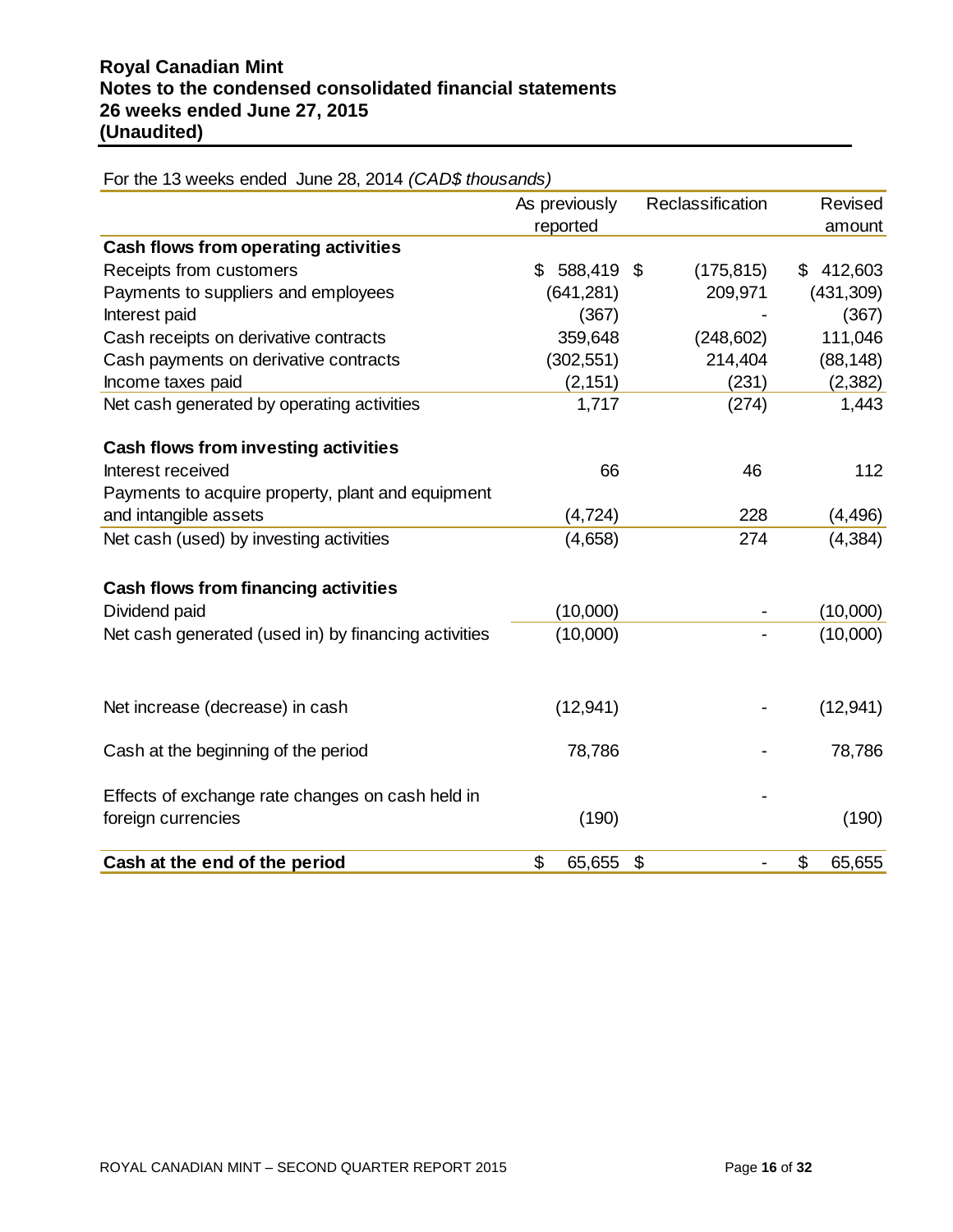| $\frac{1}{1}$ and $\frac{1}{2}$ are model of reduced barro $\frac{1}{2}$ , $\frac{1}{2}$ and $\frac{1}{2}$ are another model in $\frac{1}{2}$ |                    |                                |                  |
|-----------------------------------------------------------------------------------------------------------------------------------------------|--------------------|--------------------------------|------------------|
|                                                                                                                                               |                    | As previously Reclassification | Revised          |
|                                                                                                                                               | reported           |                                | amount           |
| Cash flows from operating activities                                                                                                          |                    |                                |                  |
| Receipts from customers                                                                                                                       | 1,255,583 \$<br>\$ | $(386, 584)$ \$                | 868,996          |
| Payments to suppliers and employees                                                                                                           | (1,316,582)        | 423,165                        | (893, 415)       |
| Interest paid                                                                                                                                 | (551)              |                                | (551)            |
| Cash receipts on derivative contracts                                                                                                         | 608,250            | (248, 399)                     | 359,850          |
| Cash payments on derivative contracts                                                                                                         | (517, 301)         | 217,546                        | (299, 755)       |
| Income taxes paid                                                                                                                             | (6, 179)           | 92                             | (6,087)          |
| Net cash generated by operating activities                                                                                                    | 23,220             | 5,819                          | 29,038           |
| <b>Cash flows from investing activities</b>                                                                                                   |                    |                                |                  |
| Interest received                                                                                                                             | 177                |                                | 177              |
| Cash payments on derivative contracts to acquire                                                                                              |                    |                                |                  |
| property, plant and equipment and intangible assets                                                                                           |                    | (3,090)                        | (3,090)          |
| Payments to acquire property, plant and equipment                                                                                             |                    |                                |                  |
| and intangible assets                                                                                                                         | (10, 966)          | (2,729)                        | (13, 694)        |
| Net cash (used) by investing activities                                                                                                       | (10, 789)          | (5, 819)                       | (16, 607)        |
| <b>Cash flows from financing activities</b>                                                                                                   |                    |                                |                  |
| Dividend paid                                                                                                                                 | (10,000)           |                                | (10,000)         |
| Repayment of loans and other payables                                                                                                         | (2)                |                                | (2)              |
| Net cash generated (used in) by financing activities                                                                                          | (10,002)           |                                | (10,002)         |
|                                                                                                                                               |                    |                                |                  |
| Net increase (decrease) in cash                                                                                                               | 2,429              |                                | 2,429            |
| Cash at the beginning of the period                                                                                                           | 63,227             |                                | 63,228           |
|                                                                                                                                               |                    |                                |                  |
| Effects of exchange rate changes on cash held in                                                                                              |                    |                                |                  |
| foreign currencies                                                                                                                            | (1)                |                                | (2)              |
| Cash at the end of the period                                                                                                                 | \$<br>65,655       | \$                             | $-$ \$<br>65,655 |

For the 26 weeks ended June 28, 2014 *(CAD\$ thousands)*

## **4. APPLICATION OF NEW AND REVISED IFRS**

#### **4.1 New and revised IFRS affecting amounts reported and/or disclosed in the consolidated financial statements**

There were no new or revised IFRS issued by the International Accounting Standards Board (IASB) that became effective during the 26 weeks ended June 27, 2015 that affected amounts reported or disclosed in the interim condensed consolidated financial statements.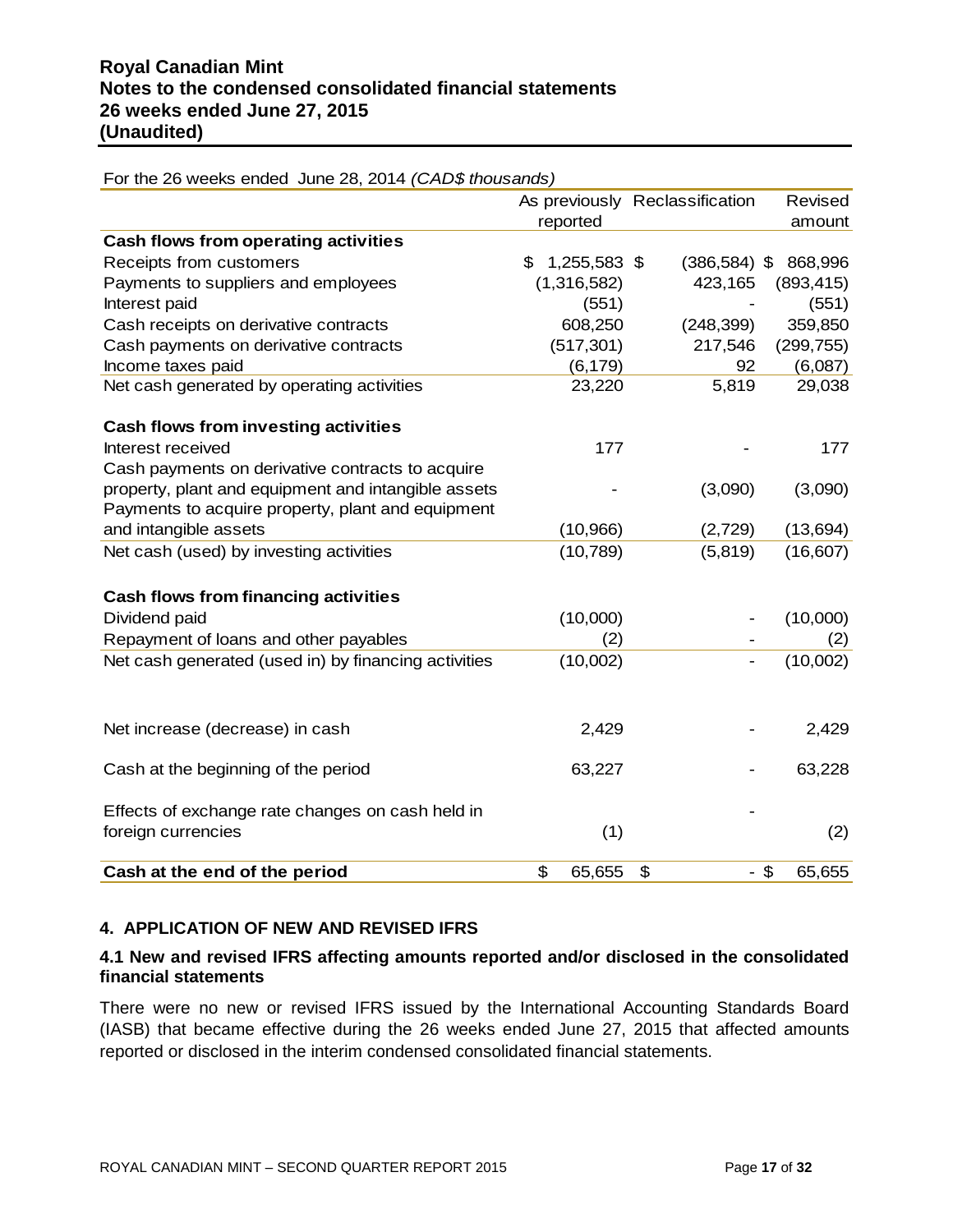#### **4.2 New and revised IFRS in issue but not yet effective**

a) The Corporation has reviewed new and revised accounting pronouncements that have been issued but are not yet effective. The adoption of the following amendments is not expected to have a material impact on the Corporation's consolidated financial statements.

#### *IAS 38 Intangible Assets ("IAS 38")*

IAS 38 was amended in May 2014 for the clarification of acceptable methods of amortisation; it introduces a rebuttable presumption that a revenue-based amortisation method for intangible assets is inappropriate for the same reasons as in IAS 16 with limited circumstances when the presumption can be overcome. The amendment is effective for annual periods beginning on or after January 1, 2016, with earlier application being permitted.

b) The following amendments have been assessed as having a possible impact on the Corporation's consolidated financial statements in the future. The Corporation is currently assessing these amendments and therefore the extent of the impact of the adoption of the amendments is unknown.

#### *Annual improvements to IFRSs 2012-2014*

In September 2014, the IASB issued annual improvements during the 2012-2014 cycle. The standards covered by the amendments are: IFRS 5 "Non-current assets held for sale and discontinued operations" which provides guidance on the methods of disposal; IFRS 7 "Financial Instruments: Disclosures" which provides guidance on servicing contracts and the applicability of the amendments to IFRS 7 to condensed interim financial statements. IFRS 19 "Employee benefits" which clarifies how the discount rate is to be determined in a regional market using the same currency; and IAS 34 "Interim Financial Reporting" which discusses disclosures of information elsewhere in the interim financial report. These annual improvements are to be applied for annual periods beginning on or after January 1, 2016. Early adoption is permitted.

#### *IAS 1 Presentation of Financial Statements ("IAS 1")*

In December 2014, IASB issued amendments to IAS 1 which clarified the existing presentation and disclosure requirements including the presentation of line items, subtotals and notes and provided guidance to assist in applying judgement in determining what information to disclose and how that information is presented in financial statements. The amendments are effective for annual periods beginning on or after January 1, 2016. Early adoption is permitted.

#### *IFRS 7 Financial Instruments: Disclosures ("IFRS 7")*

An amendment was released in December 2011 to IFRS 7 regarding requiring disclosures about the initial application of IFRS 9 which has an effective date of January 1, 2018. The amendments are to be applied retrospectively.

An additional amendment was released in November 2013 to IFRS 7 regarding additional hedge accounting disclosures resulting from the introduction of the hedge accounting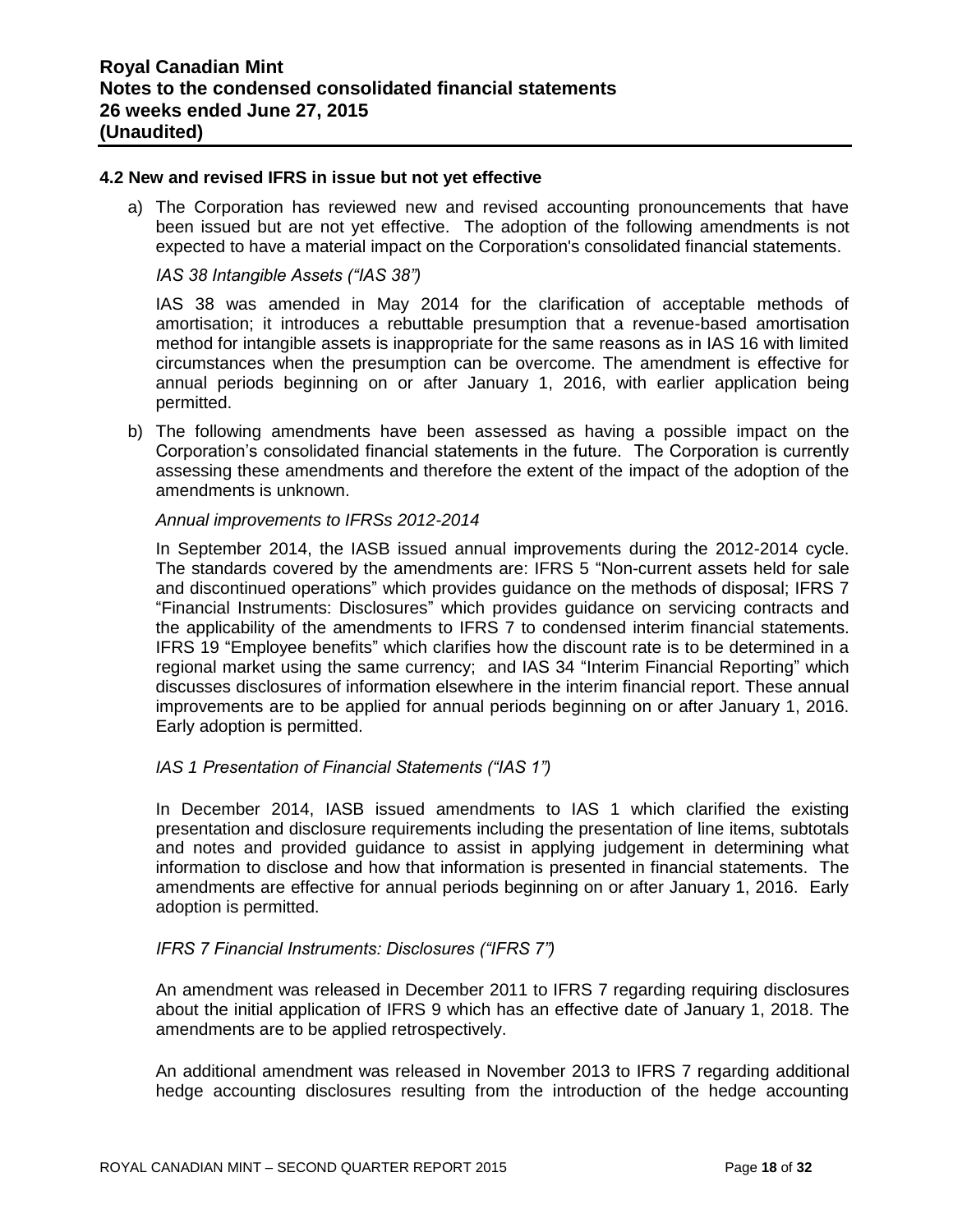section of IFRS 9 which has an effective date of January 1, 2018. The amendments are to be applied retrospectively.

#### *IFRS 9 Financial Instruments ("IFRS 9")*

In July 2014, the IASB issued the final version of IFRS 9, which incorporates the classification and measurement, impairment and hedge accounting phases of the project to replace the existing standards under IAS39 "Financial Instruments: Recognition and Measurement". The new IFRS 9 standard is effective for annual periods beginning on or after January 1, 2018 and is to be applied retroactively. Early adoption is permitted.

#### *IFRS 15 Revenue from Contracts with Customers ("IFRS 15")*

IFRS 15 was issued in May 2014 and applies to annual reporting period beginning on or after January 1, 2018. IFRS 15 specifies how and when an IFRS reporter will recognise revenue as well as requiring such entities to provide users of financial statements with more informative, relevant disclosures. The standard supersedes IAS 18 "Revenue'', IAS 11 "Construction Contracts" and a number of revenue-related interpretations. Application of the standard is mandatory for all IFRS reporters and it applies to nearly all contracts with customers: the main exceptions are leases, financial instruments and insurance contracts. Early adoption is permitted.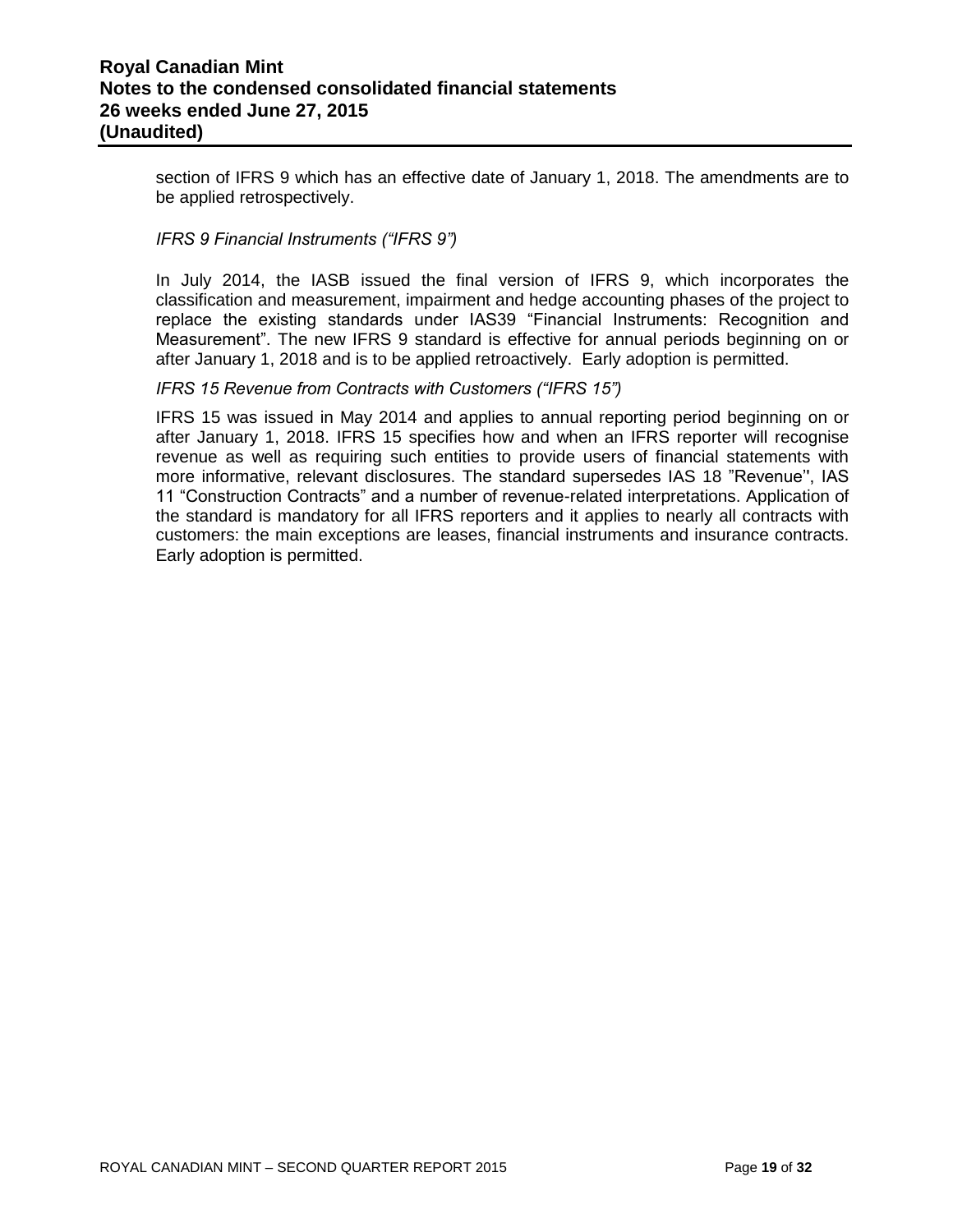#### **5. CASH**

|                   | As at         |                   |
|-------------------|---------------|-------------------|
| (CAD\$ thousands) | June 27, 2015 | December 31, 2014 |
| Canadian dollars  | 113,269<br>S  | 97,789<br>\$      |
| US dollars        | 7,839         | 4,746             |
| Euros             | 672           | 1,618             |
| Total cash        | 121,780<br>S  | 104,153           |

#### **6. ACCOUNTS RECEIVABLE**

|                                 | As at         |                   |
|---------------------------------|---------------|-------------------|
| (CAD\$ thousands)               | June 27, 2015 | December 31, 2014 |
| Trade receivables and accruals  | 20,344<br>S   | 21,078<br>S       |
| Allowance for doubtful accounts | (125)         | (133)             |
| Net trade receivables           | 20,219        | 20,945            |
| Other receivables               | 4,087         | 6,510             |
| Total accounts receivable       | 24,306        | 27,455            |

Accounts receivable by type of customer was as follows:

|                                                                  | As at         |                   |  |  |  |  |
|------------------------------------------------------------------|---------------|-------------------|--|--|--|--|
| (CAD\$ thousands)                                                | June 27, 2015 | December 31, 2014 |  |  |  |  |
| Governments (including governmental departments<br>and agencies) | 7,045<br>S    | 8,040             |  |  |  |  |
| Consumers, dealers and others                                    | 12,243        | 6,076             |  |  |  |  |
| Central and institutional banks                                  | 5,018         | 13,339            |  |  |  |  |
| Total accounts receivable                                        | 24,306        | 27,455<br>SS.     |  |  |  |  |

Accounts receivables are classified as loans and receivables and are measured at amortized cost.

The Corporation does not hold any collateral in respect of trade and other receivables.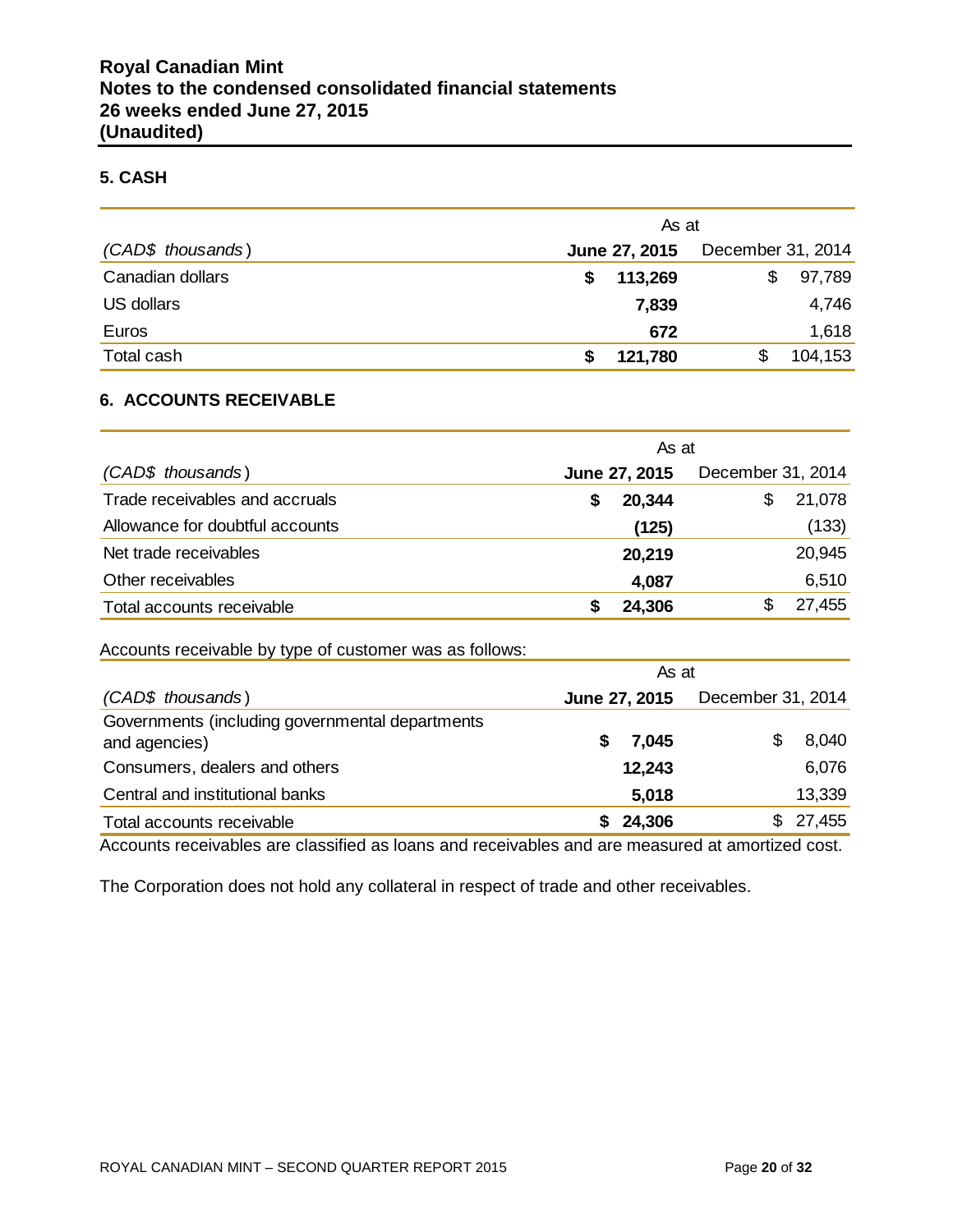#### **7. INVENTORIES**

|                            | As at         |                   |
|----------------------------|---------------|-------------------|
| (CAD\$ thousands)          | June 27, 2015 | December 31, 2014 |
| Raw materials and supplies | 22,372        | 21,797            |
| Work in process            | 18,355        | 22,540            |
| Finished goods             | 52,080        | 44,686            |
| <b>Total inventories</b>   | 92,807        | 89,023<br>S.      |

The amount of inventories recognized as cost of goods sold for the 26 weeks ended June 27, 2015 is \$1.1 billion (26 weeks ended – June 28, 2014 \$1.2 billion).

The cost of inventories recognized as cost of goods sold for the 26 weeks ended June 27, 2015 includes \$0.8 million of write-downs of inventory to net realisable value (26 weeks ended June 28, 2014 - \$2.6 million).

There is no pledged collateral in respect of inventory.

## **8. FINANCIAL INSTRUMENTS AND FINANCIAL RISK MANAGEMENT**

#### **8.1 Classification and fair value measurements of financial instruments**

#### **8.1.1 Classification and fair value techniques of financial instruments**

The Corporation holds financial instruments in the form of cash, accounts receivable, derivative assets, accounts payable and accrued liabilities, loans payable and derivative liabilities.

The Corporation has estimated the fair values of its financial instruments as follows:

- i) The carrying amounts of cash, accounts receivable and accounts payable and accrued liabilities approximate their fair values as a result of the relatively short-term nature of these financial instruments.
- ii) The fair values of loans payables have been estimated based on a discounted cash flow approach using current market rates appropriate as at the respective date presented.
- iii) The fair values of the Corporation's foreign currency forward contracts, commodity swap and forward contracts and other derivative instruments are based on estimated credit-adjusted forward market prices. The Corporation takes counterparty risk and its own risk into consideration for the fair value of financial instruments.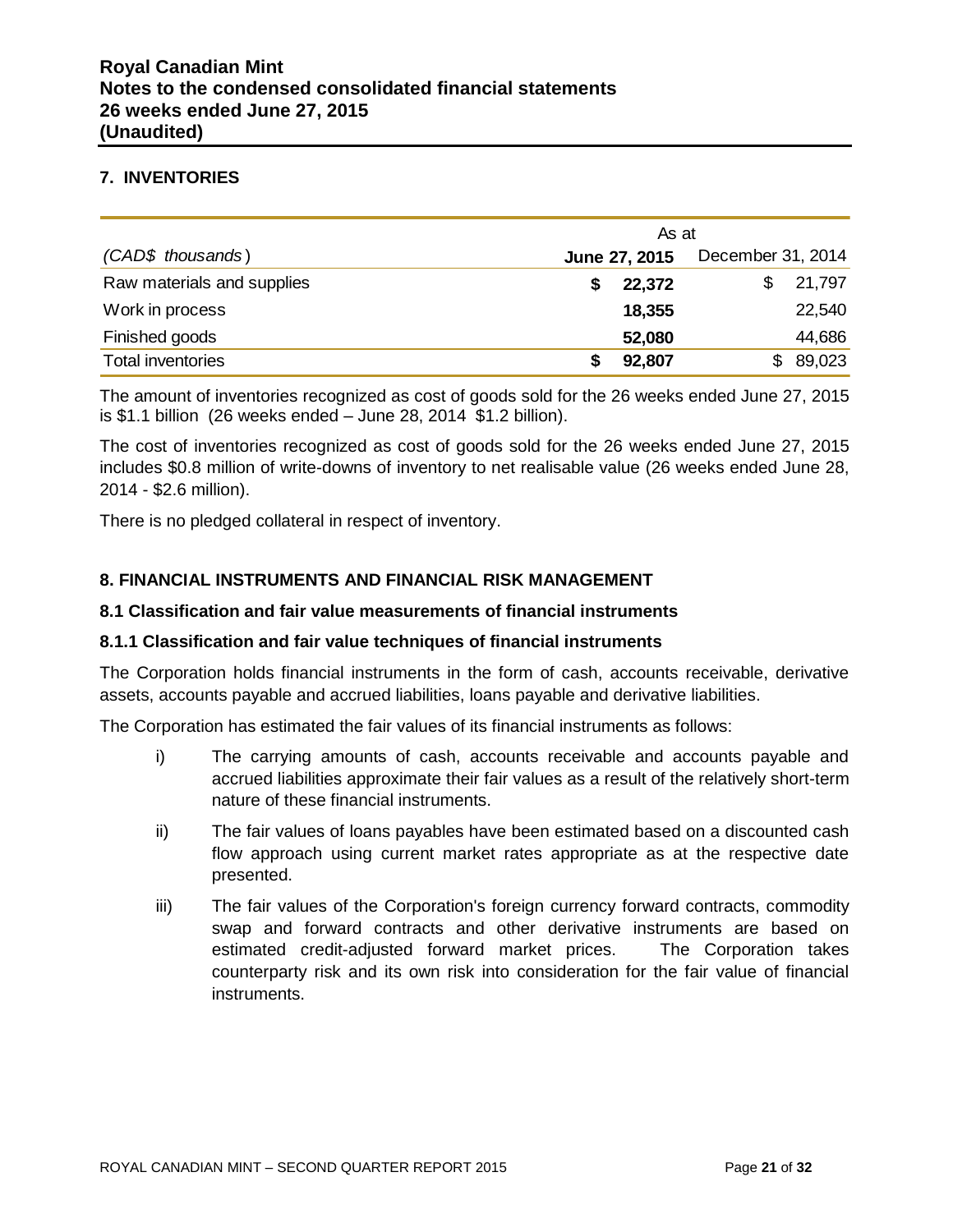*(CAD\$ thousands* ) **June 27, 2015** December 31, 2014 **Derivative financial assets** Foreign currency forwards **by the contract of the S** 548 \$ 265 Commodity swaps **2,026** 1,692 **\$ 2,574** \$ 1,957 **Derivative financial liabilities** Foreign currency forwards **by a struck of the struck of the struck of the struck of the struck of the struck of the struck of the struck of the struck of the struck of the struck of the struck of the struck of the struck o** Interest rate swaps **406** 141 **\$ 6,679** \$ 4,393 As at

The table below details the types of derivative financial instruments carried at fair value:

#### **8.1.2 Fair value hierarchy**

Financial instruments, other than those that are not subsequently measured at fair value and for which fair value approximates carrying value, whether or not they are carried at fair value in the consolidated statement of financial position, must disclose their fair value and be classified using a fair value hierarchy that reflects the significance of the inputs used in making the measurements:

- Level 1: quoted prices (unadjusted) in active markets for identical assets or liabilities
- Level 2: inputs other than quoted prices included within Level 1 that are observable for the asset or liability, either directly (i.e., as prices) or indirectly (i.e., derived from prices)
- Level 3: inputs for the asset or liability that are not based on observable market data (unobservable inputs).

The fair value measurement of cash and equivalents is classified as level 1 of the fair value hierarchy as at June 27, 2015 and December 31, 2014 The fair value measurements of all other financial instruments held by the Corporation are classified as level 2 of the fair value hierarchy as at June 27, 2015 and December 31, 2014. There were no transfers of financial instruments between levels for the 26 weeks ended June 27, 2015.

#### **8.2 Financial risk management objectives and framework**

The Corporation is exposed to credit risk, liquidity risk and market risk from its use of financial instruments.

The Board of Directors has overall responsibility for the establishment and oversight of the Corporation's risk management framework. The Audit Committee assists the Board of Directors and is responsible for review, approval and monitoring the Corporation's risk management policies including the development of an Enterprise Risk Management program which involves establishing corporate risk tolerance, identifying and measuring the impact of various risks, and developing risk management action plans to mitigate risks that exceed corporate risk tolerance. The Audit Committee reports regularly to the Board of Directors on its activities.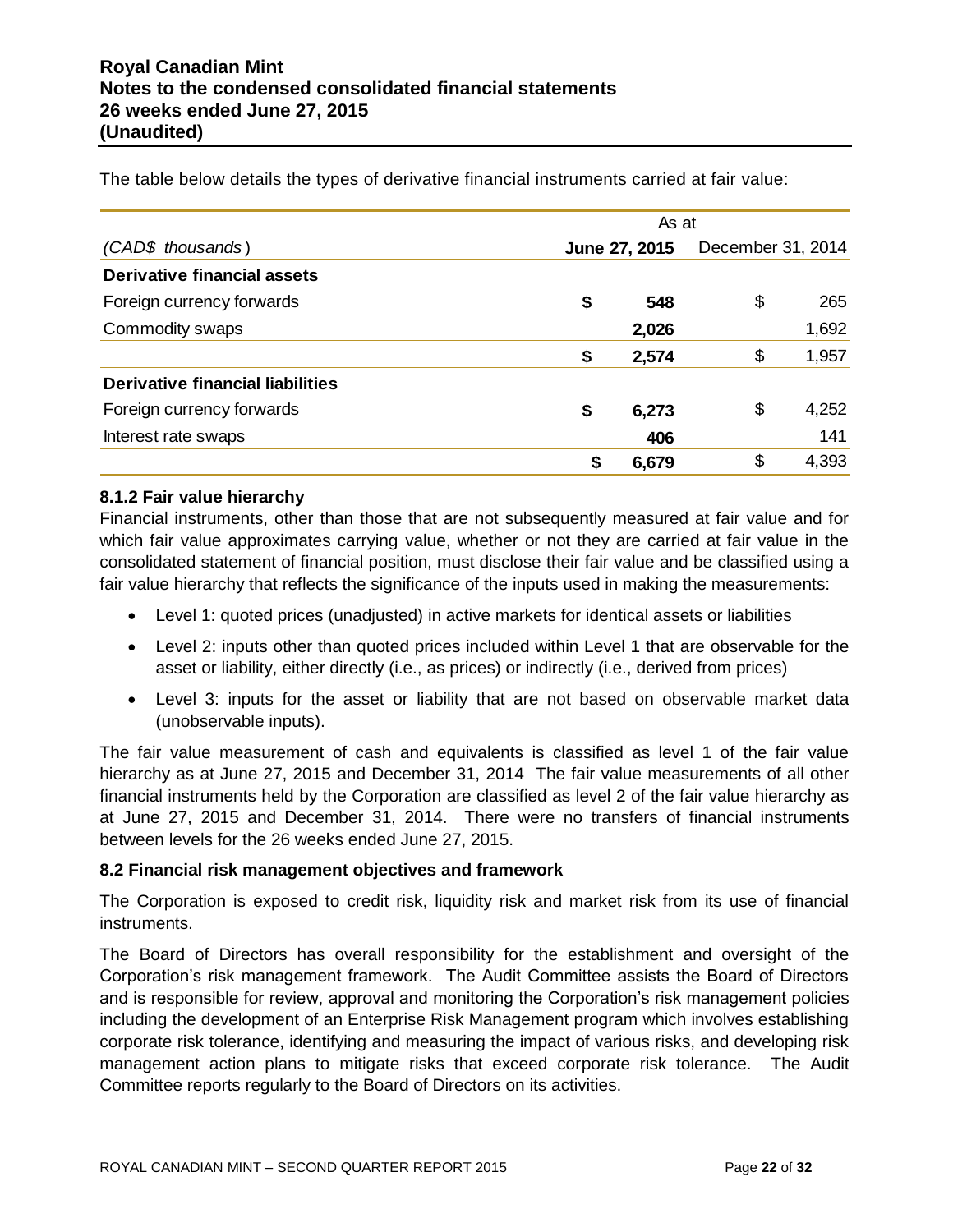#### **8.2.1 Credit risk management**

Credit risk is the risk of financial loss to the Corporation if a customer or counterparty to a financial instrument fails to meet its contractual obligations, and arises principally from the Corporation's receivables from customers, cash and derivative instruments. The Corporation has adopted a policy of only dealing with creditworthy counterparties as a means of mitigating the risk of financial loss from defaults. The Corporation's exposure and the credit ratings of its counterparties are continuously monitored.

The carrying amount of financial assets recorded in the interim condensed consolidated financial statements represents the maximum credit exposure.

#### **8.2.2 Liquidity risk**

Liquidity risk is the risk that the Corporation will not be able to meet its financial obligations as they fall due. The Corporation manages liquidity risk by continuously monitoring actual and forecasted cash flows to ensure, as far as possible, that it will always have sufficient liquidity to meet its liabilities when due, under both normal and stressed conditions, without incurring unacceptable losses or risking damage to the Corporation's reputation.

#### **8.2.3 Market risk**

Market risk is the risk that changes in market prices, such as foreign exchange rates, interest rates or commodity price changes will affect the Corporation's income or the fair value of its financial instruments.

The Corporation uses derivative instruments, such as foreign currency forward contracts, interest rate exchange agreements and commodity swap and forward contracts to manage the Corporation's exposure to fluctuations in cash flows resulting from foreign exchange risk, interest rate risk and commodity price risk. The Corporation buys and sells derivatives in the ordinary course of business and all such transactions are carried out within the guidelines set out in established policies. The Corporation's policy is not to enter into derivative instruments for trading or speculative purposes.

#### **Foreign exchange risk**

The Corporation is exposed to foreign exchange risk on sales and purchase transactions that are denominated in foreign currencies primarily including US dollars and Euros. The Corporation manages its exposure to exchange rate fluctuations between the foreign currency and the Canadian dollar by entering into foreign currency forward contracts and by applying hedge accounting to certain qualifying contracts to minimize the volatility to profit or loss. The Corporation also uses such contracts in the process of managing its overall cash requirements.

#### **Interest rate risk**

Financial assets and financial liabilities with variable interest rates expose the Corporation to cash flow interest rate risk. There is no interest rate risk related to cash as there are no short-term investments as at the dates presented. The Corporation's Bankers Acceptance interest rate swap loan instruments expose the Corporation to cash flow interest rate risk. The Corporation has hedged 100% of the exposure to fluctuations in interest rates related to these instruments by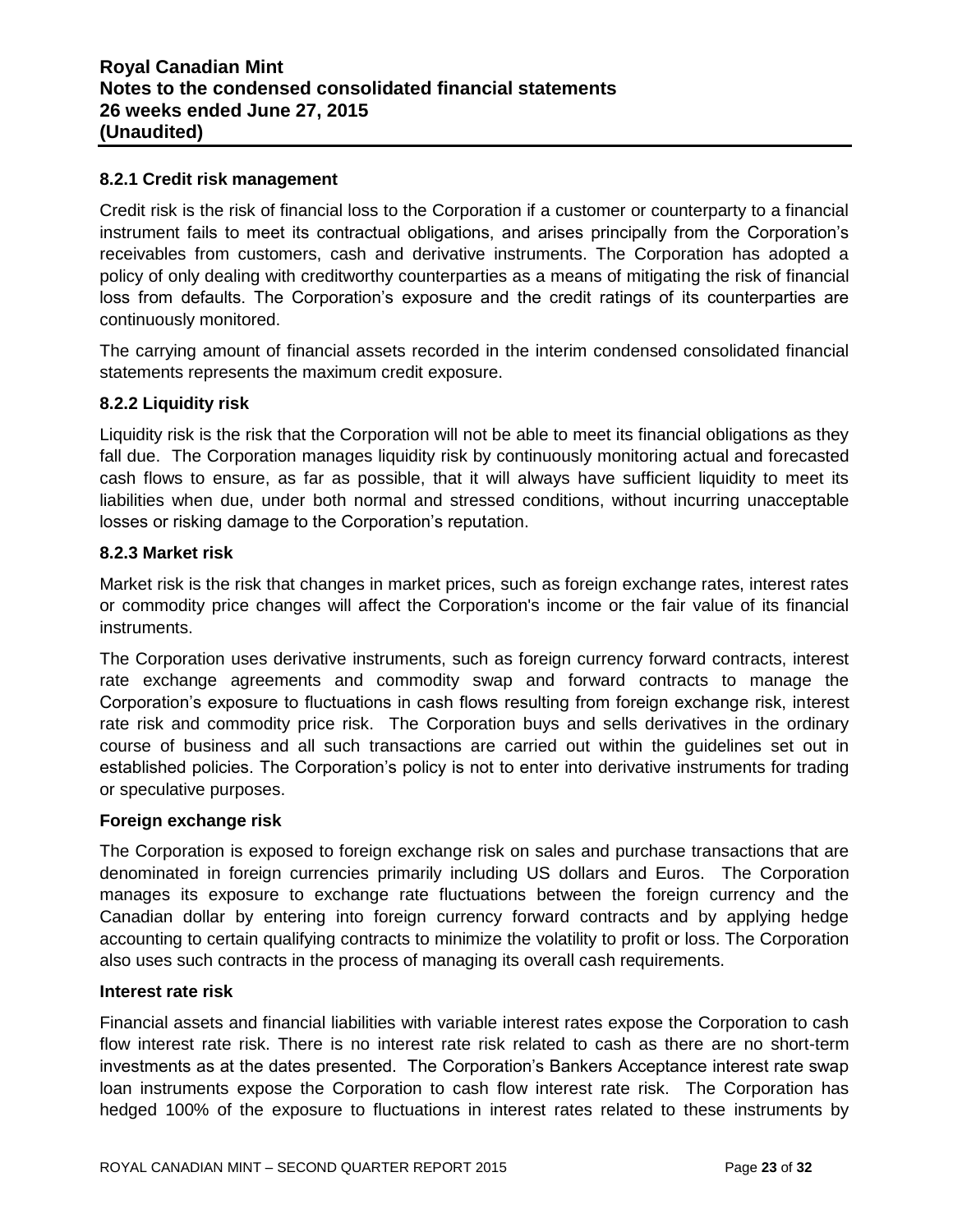entering into corresponding interest rate swaps, where the Corporation pays a fixed interest rate in exchange for receiving a floating interest rate. The interest rate swaps are designated as hedging instruments under the cash flow hedge accounting model.

Financial assets and financial liabilities that bear interest at fixed rates are subject to fair value interest rate risk. The Corporation does not account for its fixed rate debt instruments as held for trading; therefore, a change in interest rates at the reporting date would not affect profit or loss with respect to these fixed rate instruments. The Corporation's interest rate swaps expose the Corporation to fair value interest rate risk.

#### **Commodity price risk**

The Corporation is exposed to commodity price risk on its purchase and sale of precious metals including gold, silver, platinum and palladium and base metals including nickel, copper and steel.

The Corporation is not exposed to precious metal price risk related to the bullion sales program because the purchase and sale of precious metals used in this program are completed on the same date, using the same price basis in the same currency.

The Corporation manages its exposure to commodity price fluctuations by entering into sales or purchase commitments or by entering into commodity swap and forward contracts that fix the future commodity price.

Hedge accounting may be applied to the derivative contracts to minimize the volatility to profit or loss. For contracts that are entered into for the purpose of procuring commodities to be used in production the Corporation applies the normal purchases classification.

The impact of commodity price risk fluctuation on the consolidated financial statements is not significant because the Corporation's un-hedged commodity price risk is not significant.

## **9. CAPITAL ASSETS**

## **9.1 Property, plant and equipment**

The composition of the net book value of the Corporation's property, plant and equipment, is presented in the following tables: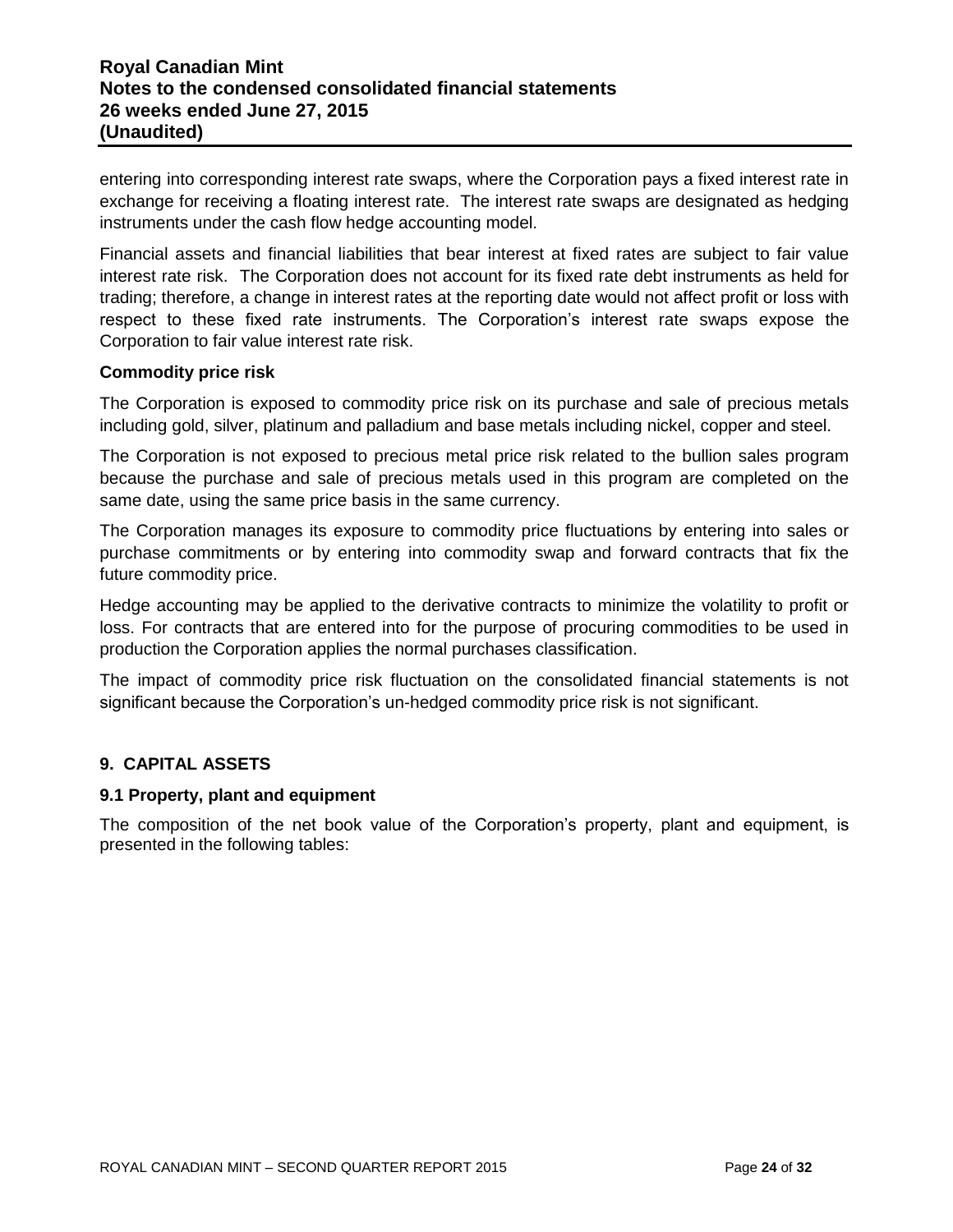# **Royal Canadian Mint Notes to the condensed consolidated financial statements 26 weeks ended June 27, 2015 (Unaudited)**

|                               | As at         |                   |
|-------------------------------|---------------|-------------------|
| (CAD\$ thousands)             | June 27, 2015 | December 31, 2014 |
| Cost                          | 414,046<br>\$ | 409,035<br>\$     |
| Accumulated depreciation      | (175, 977)    | (167, 385)        |
| Net book value                | 238,069<br>\$ | 241,650<br>\$     |
|                               |               |                   |
| Net book value by asset class |               |                   |
| Land and land improvements    | \$<br>3,137   | \$<br>3,139       |
| Buildings and improvements    | 133,529       | 132,760           |
| Equipment                     | 94,492        | 96,018            |
| In process capital projects   | 6,911         | 9,733             |
| Net book value                | 238,069<br>S  | \$<br>241,650     |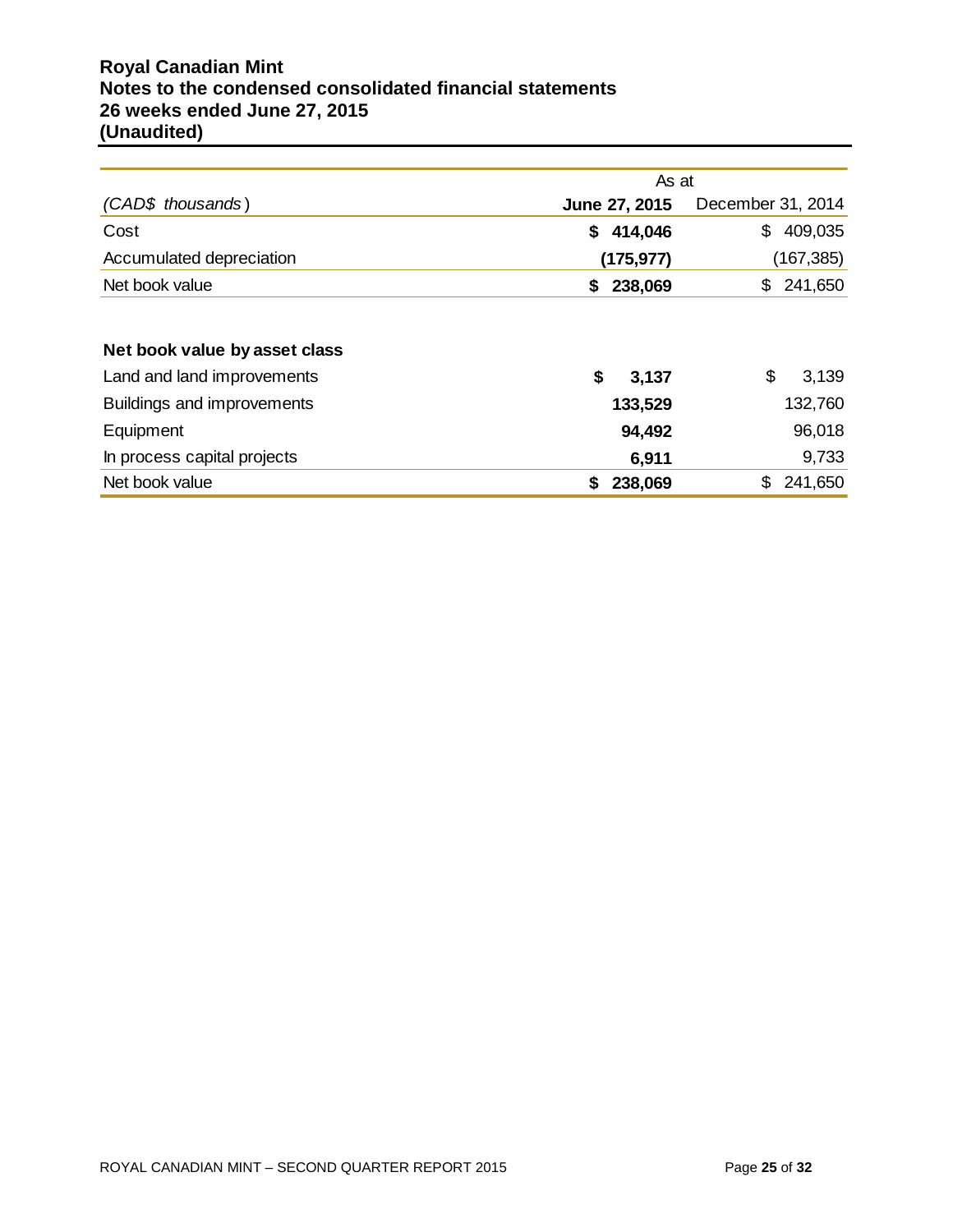Reconciliation of the opening and closing balances of property, plant and equipment for June 27, 2015:

|                                 |                             |               |                                     |               | <b>Capital</b>         |              |
|---------------------------------|-----------------------------|---------------|-------------------------------------|---------------|------------------------|--------------|
| (CAD\$ thousands)               | Land and land Buildings and |               | improvements improvements Equipment |               | projects in<br>process | <b>Total</b> |
| Cost                            |                             |               |                                     |               |                        |              |
| Balance at December 31, 2013    | \$<br>4,094                 | \$            | 141,120                             | \$233,542     | \$<br>11,041           | \$389,797    |
| <b>Additions</b>                |                             |               | 6,574                               | 6,892         | 8,091                  | 21,557       |
| <b>Transfers</b>                |                             |               | 2,968                               | 6,431         | (9,399)                |              |
| <b>Disposals</b>                |                             |               | (422)                               | (1,897)       |                        | (2,319)      |
| Balance at December 31, 2014    | 4,094                       |               | 150,240                             | 244,968       | 9,733                  | 409,035      |
| <b>Additions</b>                |                             |               | 1,685                               | 2,017         | 2,043                  | 5,745        |
| <b>Transfers</b>                |                             |               | 1,566                               | 3,299         | (4,865)                |              |
| <b>Disposals</b>                |                             |               | 397                                 | (1, 131)      |                        | (734)        |
| Balance at June 27, 2015        | \$<br>4,094                 | \$            | 153,888                             | \$249,153     | \$<br>6,911            | \$414,046    |
|                                 |                             |               |                                     |               |                        |              |
| <b>Accumulated depreciation</b> |                             |               |                                     |               |                        |              |
| Balance at December 31, 2013    | \$<br>951                   | $\mathcal{L}$ | 12,087                              | \$<br>138,544 | \$                     | \$151,582    |
| Depreciation                    | 4                           |               | 5,428                               | 12,074        |                        | 17,506       |
| <b>Disposals</b>                |                             |               | (35)                                | (1,668)       |                        | (1,703)      |
| Balance at December 31, 2014    | 955                         |               | 17,480                              | 148,950       |                        | 167,385      |
| <b>Depreciation</b>             | $\mathbf{2}$                |               | 2,879                               | 6,067         |                        | 8,948        |
| <b>Disposals</b>                |                             |               |                                     | (356)         |                        | (356)        |
| Balance at June 27, 2015        | \$<br>957                   | \$            | 20,359                              | \$154,661     | \$                     | \$175,977    |
| Net book value at June 27, 2015 | \$<br>3,137                 | \$            | 133,529                             | \$<br>94,492  | \$<br>6,911            | \$238,069    |

Property, plant and equipment are carried at cost less accumulated depreciation and accumulated impairment losses.

No indicators of impairment were found for property, plant and equipment as at June 27, 2015

No asset is pledged as security for borrowings as at June 27, 2015.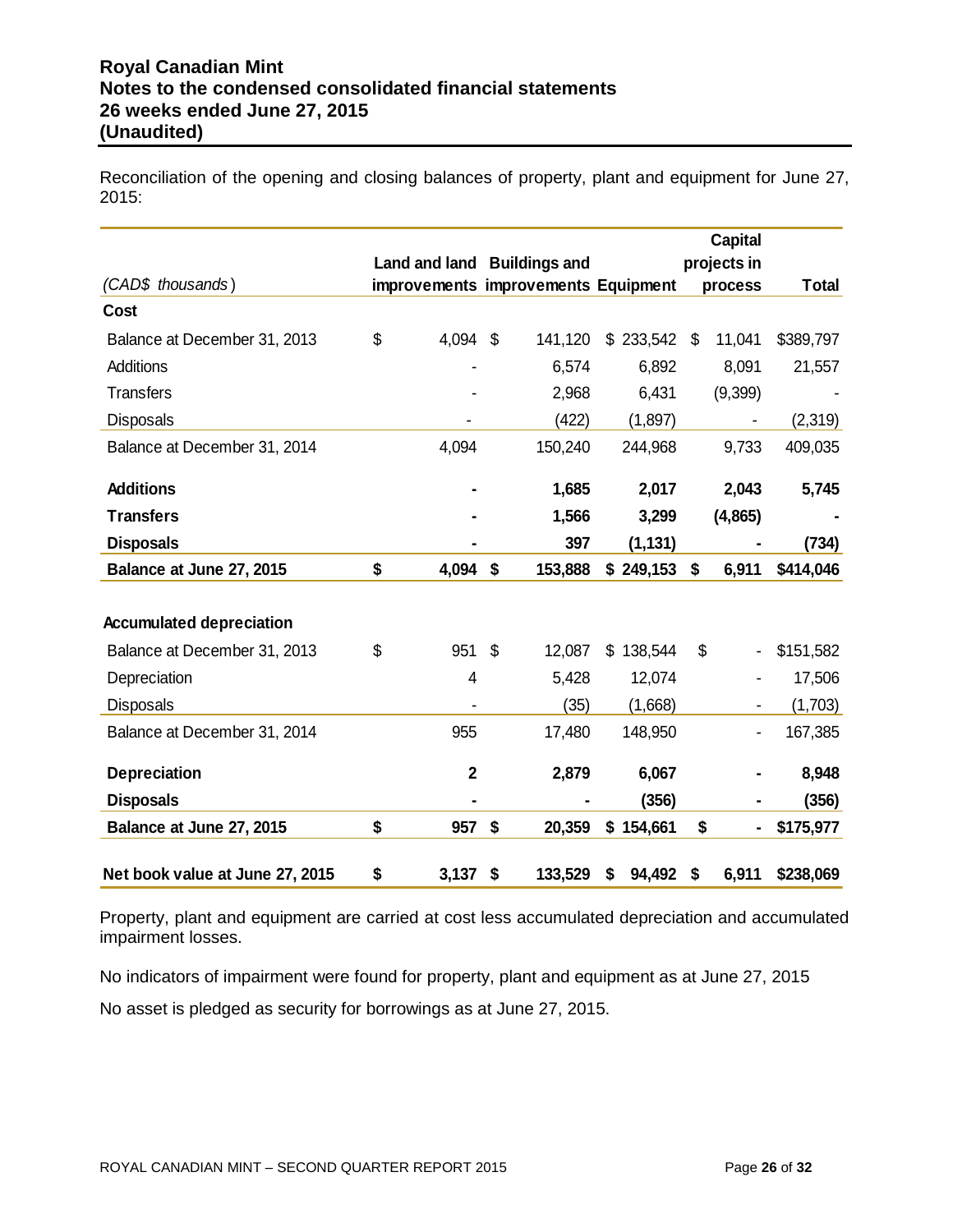#### **9.2 Intangible assets**

The Corporation's intangible assets contain mainly software for internal use or for providing services to customers.

Reconciliation of the opening and closing balances of intangibles for June 27, 2015:

|                                 |                 | <b>Capital</b><br>projects in |                |              |
|---------------------------------|-----------------|-------------------------------|----------------|--------------|
| (CAD\$ thousands)               | <b>Software</b> | process                       |                | <b>Total</b> |
| <b>Cost</b>                     |                 |                               |                |              |
| Balance at December 31, 2013    | \$<br>24,495    | \$<br>13,256                  | \$             | 37,751       |
| Additions                       | 2,923           | 891                           |                | 3,814        |
| <b>Transfers</b>                | 13,128          | (13, 128)                     |                |              |
| Balance at December 31, 2014    | 40,546          | 1,019                         |                | 41,565       |
| <b>Additions</b>                | 1,616           | 313                           |                | 1,929        |
| <b>Transfers</b>                | 475             | (475)                         |                |              |
| Balance at June 27, 2015        | \$<br>42,637    | \$<br>857                     | \$             | 43,494       |
| <b>Accumulated amortization</b> |                 |                               |                |              |
| Balance at December 31, 2013    | \$<br>20,565    | \$                            | $\mathfrak{L}$ | 20,565       |
| Depreciation                    | 3,550           |                               |                | 3,550        |
| Balance at December 31, 2014    | 24,115          |                               |                | 24,115       |
| Amortization                    | 2,503           | $\blacksquare$                |                | 2,503        |
| Balance at June 27, 2015        | \$<br>26,618    | \$                            | \$             | 26,618       |
| Net book value at June 27, 2015 | \$<br>16,019    | \$<br>857                     | \$             | 16,876       |

No indicators of impairment were found for intangible assets as at June 27, 2015.

## **10. EMPLOYEE BENEFITS**

#### **10.1 Pension benefits**

Substantially all of the employees of the Corporation are covered by the Public Service Pension plan (the "Plan"), a contributory defined benefit plan established through legislation and sponsored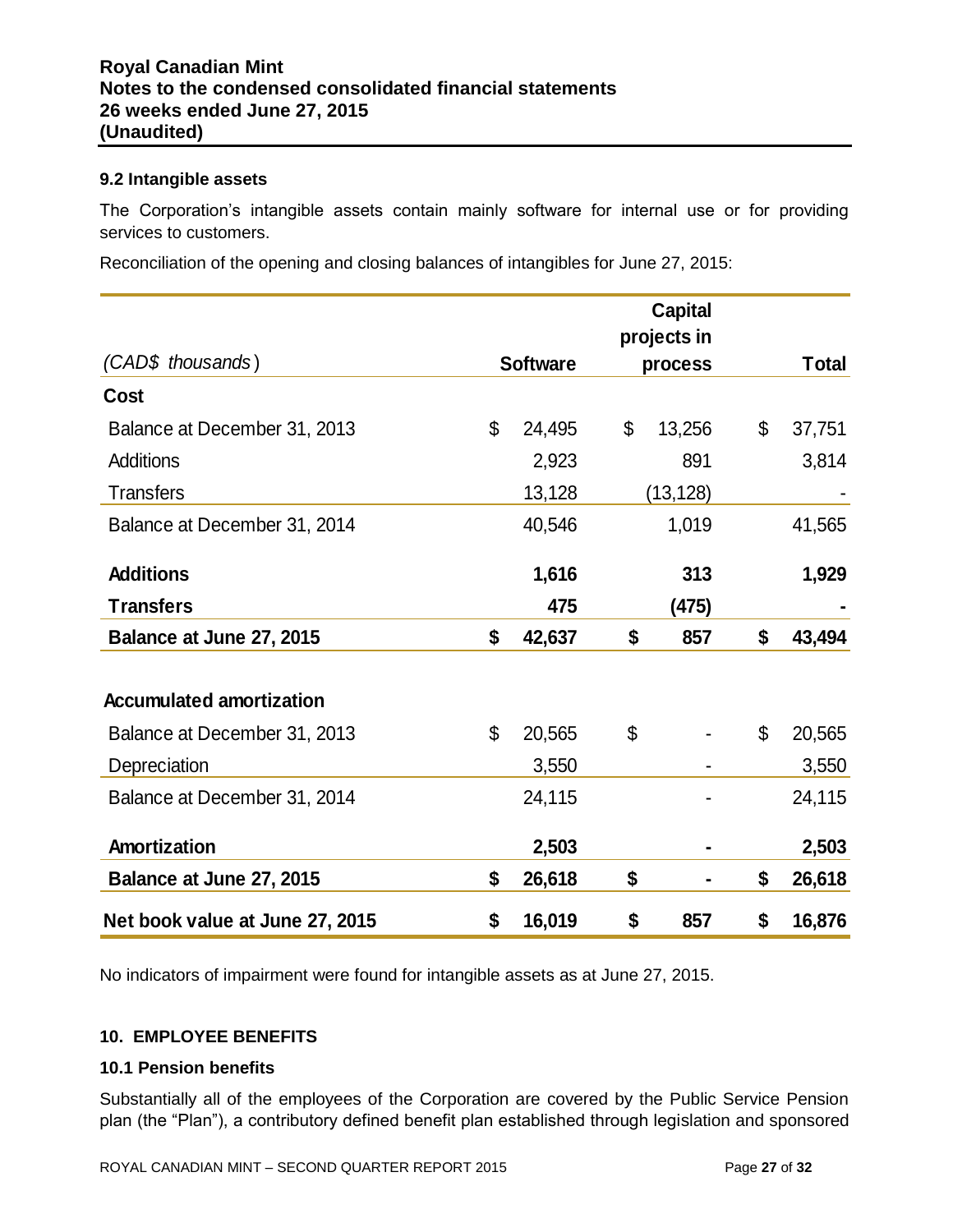# **Royal Canadian Mint Notes to the condensed consolidated financial statements 26 weeks ended June 27, 2015 (Unaudited)**

by the Government of Canada. Contributions are required by both the employees and the Corporation. The President of the Treasury Board of Canada sets the required employer contributions based on a multiple of the employees' required contribution. Total contributions of \$6.4 million were recognized as an expense in the 26 weeks ended June 27, 2015 (26 weeks ended June 28, 2014 - \$6.6 million).

#### **10.2 Other post-employment benefits**

The Corporation provides severance benefits to its employees and also provides supplementary retirement benefits including post-retirement benefits and post retirement insurance benefits to certain employees. The benefits are accrued as the employees render the services necessary to earn them. These benefits plans are unfunded and thus have no assets, resulting in a plan deficit equal to the accrued benefit obligation.

There was no settlement losses recognized in the 26 weeks ended June 27, 2015 or June 28, 2014. There were no past service costs or curtailments in the 26 weeks ended June 27, 2015 or June 28, 2014.

#### **10.3 Other long-term employee benefits**

The Corporation's other long-term benefits include benefits for employees in receipt of long-term disability benefits, sick leave and special leave benefits and worker's compensation benefits. These benefits plans are unfunded and thus have no assets, resulting in a plan deficit equal to the accrued benefit obligation.

|                                        | 13 weeks ended |               |     | 26 weeks ended |  |                             |  |             |
|----------------------------------------|----------------|---------------|-----|----------------|--|-----------------------------|--|-------------|
| (CAD\$ thousands)                      |                | June 27, 2015 |     | June 28, 2014  |  | June 27, 2015 June 28, 2014 |  |             |
| Revenue from the sale of goods         |                | 568,631       |     | \$ 565,790     |  | \$1,204,959                 |  | \$1,230,702 |
| Revenue from the rendering of services |                | 3,801         |     | 3.895          |  | 7.602                       |  | 8,399       |
| <b>Total Revenue</b>                   |                | \$572,432     | SS. | 569,685        |  | \$1,212,561                 |  | \$1,239,101 |

# **11. REVENUE**

## **12. DEPRECIATION AND AMORTIZATION EXPENSES**

|                                               | 13 weeks ended |             | 26 weeks ended |                                           |  |       |  |
|-----------------------------------------------|----------------|-------------|----------------|-------------------------------------------|--|-------|--|
| (CAD\$ thousands)                             | June 27, 2015  |             |                | June 28, 2014 June 27, 2015 June 28, 2014 |  |       |  |
| Depreciation of property, plant and equipment | 4.532          | \$<br>4,341 |                | 8.948                                     |  | 8,608 |  |
| Amortization of intangible assets             | 1,392          | 947         |                | 2,503                                     |  | 1,369 |  |
| Total depreciation and amortization expenses  | 5,924          | \$<br>5,288 |                | 11.451                                    |  | 9,977 |  |

Depreciation and amortization expenses were reclassified to other operating expenses as follows: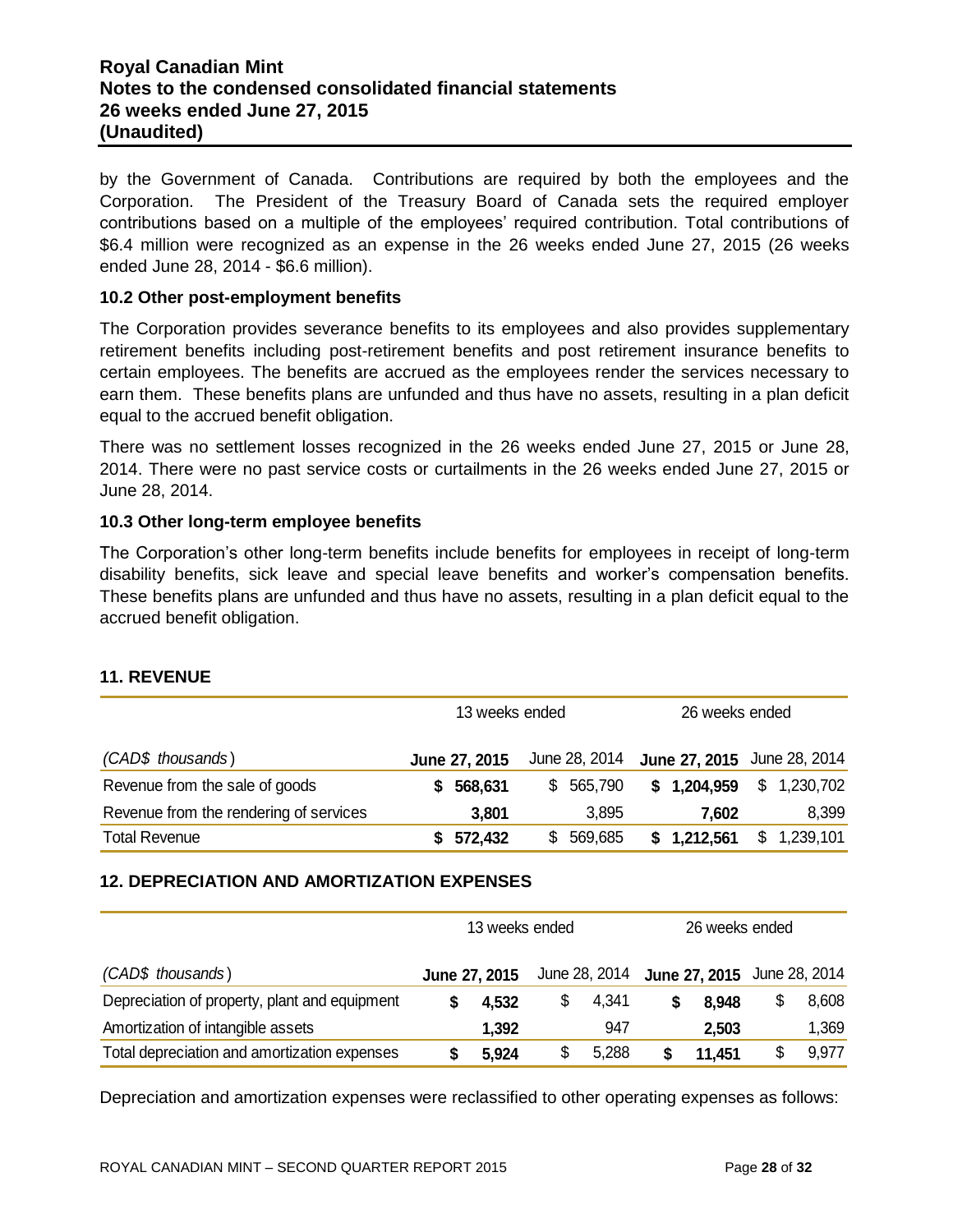# **Royal Canadian Mint Notes to the condensed consolidated financial statements 26 weeks ended June 27, 2015 (Unaudited)**

|                                              | 13 weeks ended | 26 weeks ended |  |                             |    |       |
|----------------------------------------------|----------------|----------------|--|-----------------------------|----|-------|
| (CAD\$ thousands)                            | June 27, 2015  | June 28, 2014  |  | June 27, 2015 June 28, 2014 |    |       |
| Cost of goods sold                           | 3,782          | \$<br>3,596    |  | 7,474                       | \$ | 7,184 |
| Marketing and sales expenses                 | 1,029          | 677            |  | 1,763                       |    | 1,117 |
| Administration expenses                      | 1,113          | 1,015          |  | 2,214                       |    | 1,676 |
| Total depreciation and amortization expenses | 5,924          | \$<br>5,288    |  | 11,451                      | \$ | 9,977 |

# **13. MARKETING AND SALES EXPENSES**

Marketing and sales expenses for the 13 weeks ended June 27, 2015 includes an estimated \$1.6M distribution charge refund. The refund resulted from excessive weight-based distribution charges by one carrier for prior periods dating from May 2014 to October 2014. The error originated in shipping software provided by a third party due to inadequate integration software testing with the third party. The software error went undetected from implementation (in May 2014) until October 2014. Management evaluated the error considering quantitative and qualitative criteria and determined that it was not material to any one of the prior reporting periods affected and, therefore, amendment of previously filed reports is not required. The refund is expected to be received in the third quarter.

# **14. SCIENTIFIC RESEARCH AND EXPERIMENTAL DEVELOPMENT EXPENSES, NET**

|                                                              | 13 weeks ended |                                    | 26 weeks ended                     |             |
|--------------------------------------------------------------|----------------|------------------------------------|------------------------------------|-------------|
| (CAD\$ thousands)                                            |                | <b>June 27, 2015</b> June 28, 2014 | <b>June 27, 2015</b> June 28, 2014 |             |
| Research and development expenses                            | 1.549          | \$<br>2,417                        | 3,135                              | \$<br>4,864 |
| Scientific research and development investment tax<br>credit | (552)          | (200)                              | (752)                              | (400)       |
| Research and development expenses, net                       | 997            | 2,217                              | 2,383                              | \$<br>4,464 |

The net expenses of research and development are included in the administration expenses in the consolidated statement of comprehensive income.

# **15. RELATED PARTY TRANSACTIONS**

The Corporation is related in terms of common ownership to all Government of Canada owned entities. The Corporation enters into transactions with these entities in the normal course of business, under the same terms and conditions that apply to unrelated parties. In accordance with disclosure exemption regarding "government related entities", the Corporation is exempt from certain disclosure requirements of IAS 24 relating to its transactions and outstanding balances with: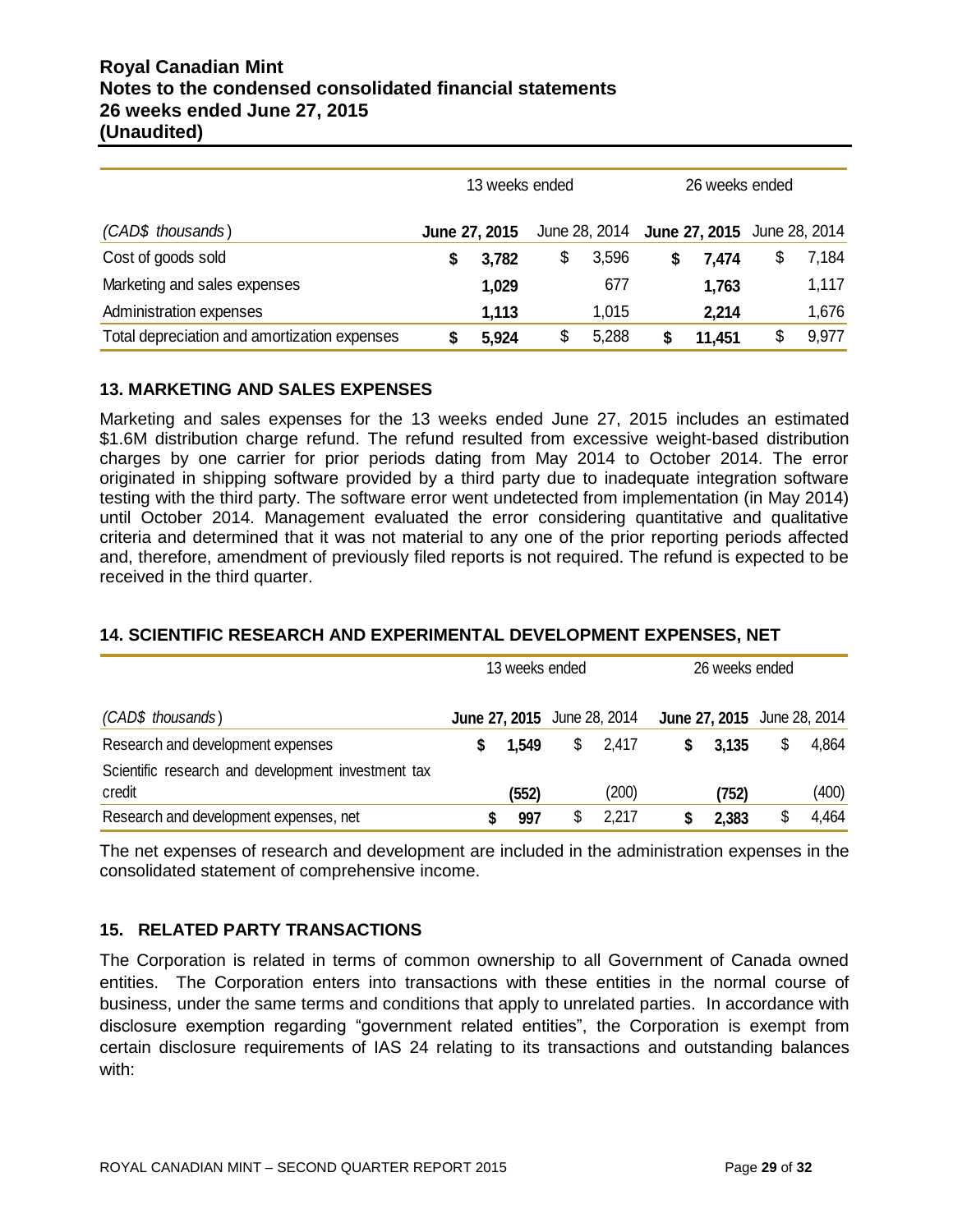- a government that has control, joint control or significant influence over the reporting entity; and
- another entity that is a related party because the same government has control, joint control or significant influence over both the reporting entity and the other entity.

Transactions with related parties that are considered to be individually or collectively significant include transactions with the Government of Canada, and departments thereof and all federal Crown Corporations.

The majority of transactions were with the Department of Finance ("DOF") related to the production, management and delivery of Canadian circulation coins are negotiated and measured at fair value under a three year Memorandum of Understanding, where pricing is agreed to annually in the normal course of operations.

The revenues related to the transactions with Department of Finance are as follows:

|                   | 13 weeks ended                                                        |  |          |  | 26 weeks ended |  |          |  |
|-------------------|-----------------------------------------------------------------------|--|----------|--|----------------|--|----------|--|
| (CAD\$ thousands) | <b>June 27, 2015</b> June 28, 2014 <b>June 27, 2015</b> June 28, 2014 |  |          |  |                |  |          |  |
| Revenue from DOF  | \$26,309                                                              |  | \$25,152 |  | \$47,431       |  | \$51,121 |  |

Due to the retrospective application of IAS 16 at the date of transition to IFRS on January 1st, 2010, depreciation expenses that have been charged under Canadian GAAP to the Department of Finance at a rate in excess of actual depreciation expenses incurred under IAS 16 have been adjusted by the amount of \$8.2 million at that time. This amount was included in accounts payable and accrued liabilities on the consolidated statement of financial position since it could be reimbursable on demand to DOF. Starting in 2011, the Corporation began reducing the billing to the Department of Finance by \$0.5 million annually and the remainder of \$6.2 million as at June 27, 2015 (December 31, 2014 - \$6.2 million) will be deducted in future billings over the next 12 years.

## **16. COMMITMENTS, CONTINGENCIES AND GUARANTEES**

#### **16.1 Precious metal leases**

In order to facilitate the production of precious metal coins and manage the risks associated with changes in metal prices, the Corporation may enter into firm fixed price purchase commitments, as well as precious metals leases. As at June 27, 2015, the Corporation had \$11.0 million outstanding precious metal purchase commitments (December 31, 2014 – \$26.8 million). At the end of the period, the Corporation had entered into precious metal leases as follows: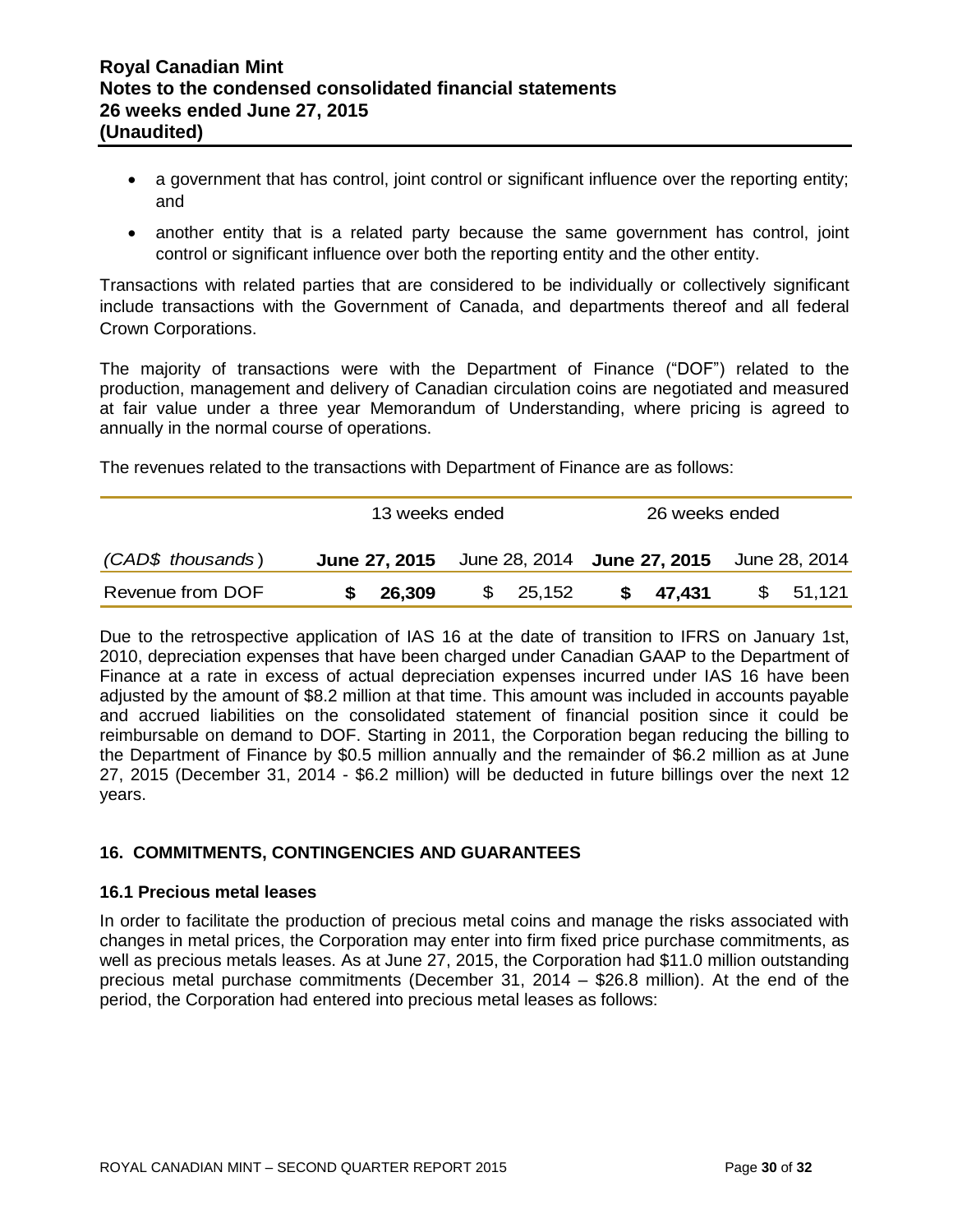# **Royal Canadian Mint Notes to the condensed consolidated financial statements 26 weeks ended June 27, 2015 (Unaudited)**

|           | As at         |                   |
|-----------|---------------|-------------------|
| Ounces    | June 27, 2015 | December 31, 2014 |
| Gold      | 160,844       | 31,564            |
| Silver    | 5,544,749     | 6,640,171         |
| Palladium | 10,965        | 465               |
| Platinum  | 10,059        | 6,763             |

The fees for these leases are based on market value. The precious metal lease payment expensed for the 26 weeks ended June 27, 2015 is \$1.9 million (26 weeks ended June 28, 2014 - \$1.3 million). The value of the metals under these leases has not been reflected in the Corporation's consolidated financial statements since the Corporation intends to settle these commitments through receipt or delivery of the underlying metal.

## **16.2 Base metal commitments**

In order to facilitate the production of circulation and non-circulation coins (for Canada and other countries) and manage the risks associated with changes in metal prices, the Corporation may enter into firm fixed price purchase commitments. As at June 27, 2015, the Corporation had \$34.7 million (December 31, 2014 - \$ 21.8 million) in purchase commitments outstanding.

#### **16.3 Trade finance bonds and bank guarantees**

The Corporation has various outstanding bank guarantees and trade finance bonds associated with the production of foreign circulation coin contracts. These were issued in the normal course of business. The guarantees and bonds are delivered under standby facilities available to the Corporation through various financial institutions. Performance guarantees generally have a term up to one year depending on the applicable contract, while warranty guarantees can last up to five years. Bid bonds generally have a term of less than three months, depending on the length of the bid period for the applicable contract. The various contracts to which these guarantees or bid bonds apply generally have terms ranging from one to two years. Any potential payments which might become due under these commitments would relate to the Corporation's non-performance under the applicable contract. The Corporation does not anticipate any material payments will be required in the future. As of June 27, 2015, under the guarantees and bid bonds, the maximum potential amount of future payments is \$9.2 million (December 31, 2014 - \$10.0 million).

#### **16.4 Other commitments and guarantees**

The Corporation may borrow money from the Consolidated Revenue Fund or any other source, subject to the approval of the Minister of Finance with respect to the time and terms and conditions. Since March 1999, following the enactment of changes to the *Royal Canadian Mint Act*, the aggregate of the amounts loaned to the Corporation and outstanding at any time shall not exceed \$75 million. For the 26 weeks ended June 27, 2015, approved short-term borrowings for working capital within this limit, were not to exceed \$25.0 million (June 28, 2014 - \$25.0 million).

To support such short-term borrowings as may be required from time to time, the Corporation has various commercial borrowing lines of credit, made available to it by Canadian financial institutions. These lines are unsecured and provide for borrowings up to 364 days in term based on negotiated